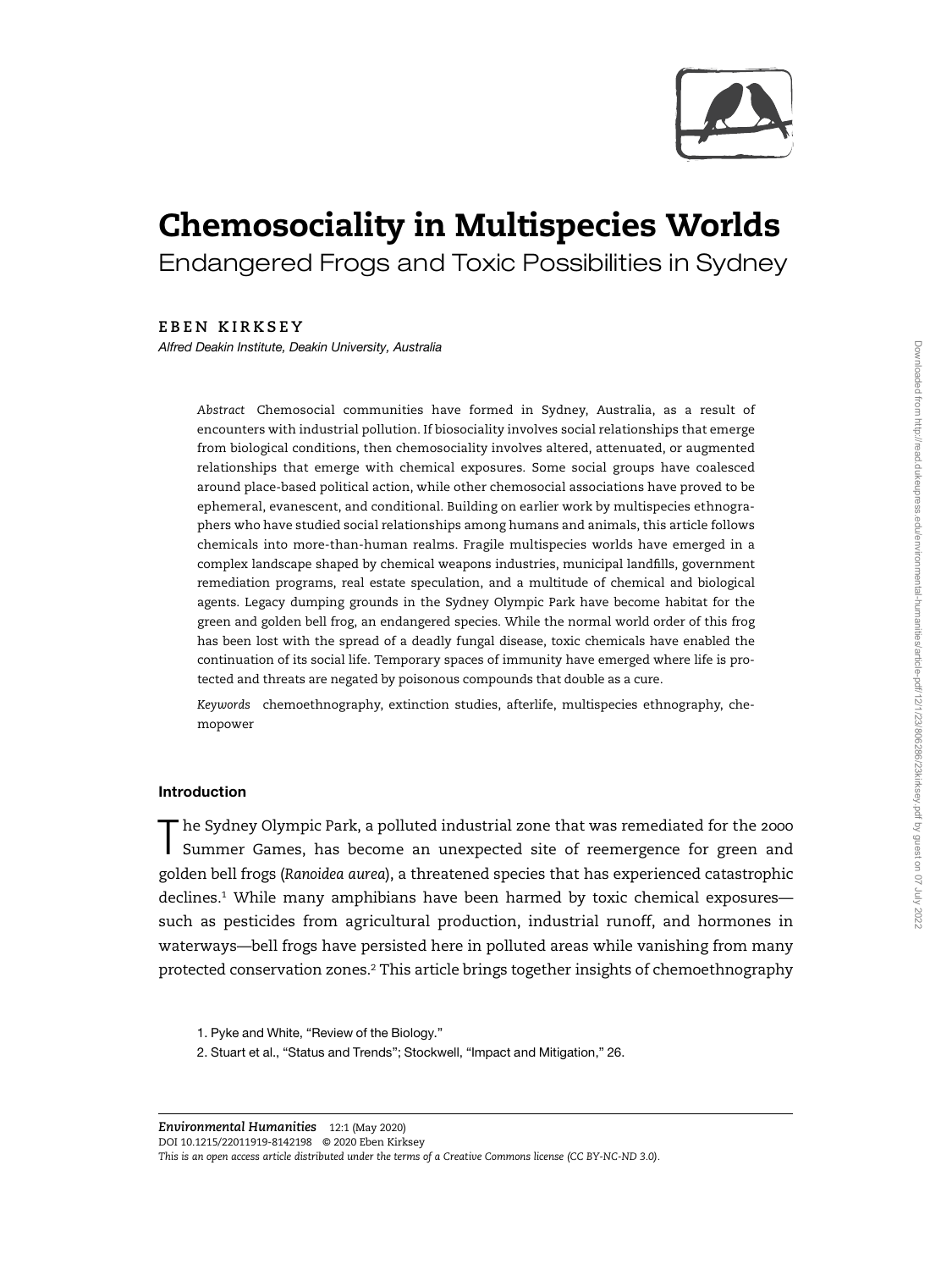and multispecies studies to trace the interactions of biological and chemical species through shadowlands—a term introduced by Val Plumwood to describe the unrecognized places that provide material and ecological support to market economies and modern dreamworlds.<sup>3</sup> Reaching across conventional disciplinary divides I ask a series of questions: Which species are flourishing in polluted shadowlands? What conditions of social life have emerged in polluted landscapes and waterways amid the interactions of multiple chemical species? How should we care for endangered animals whose altered lifeways are now dependent on human-produced toxins?

Drawing inspiration from studies of human social worlds, one might characterize the world of green and golden bell frogs as an arena of shared discourse—where frogs sing to one another in choruses—and a space of social action where they have sex and "do things together."<sup>4</sup> In the Sydney Olympic Park these endangered frogs have a mode of life and sociality that has been altered by chemical by-products. This species is living with conditions of alterlife that have been "recomposed by the molecular productions of capitalism," to use a key idea from Michelle Murphy. "Alterlife names life already altered, which is also life open to alteration."<sup>5</sup>

Altered bodies, subjectivities, and affects often emerge with toxic exposures.<sup>6</sup> Among humans, nonnormative states of "cognition, proprioception, emotion, agitation, muscle strength, tunnel perception, joint pain, and nocturnality" have emerged from chemical encounters, according to Mel Y. Chen.<sup>7</sup> Even while chemical exposures enfeeble bodies and minds, they can also create ongoing possibilities for life.<sup>8</sup> Speculating about subjective experiences and embodied phenomenologies across the species interface, this article characterizes an alter-world for endangered frogs that has emerged in the artificial wetlands of the Sydney Olympic Park.<sup>9</sup> The conditions of social life that have emerged in this microcosm illustrate a phenomenon that has become ubiquitous in the era of late industrialism: chemosociality.

Chemosociality designates the altered, attenuated, or augmented relationships that emerge with chemical exposures. Encounters with toxins can produce intoxication, altered social experiences, and a shifting sense of normality for both humans and other animals.<sup>10</sup> Social worlds that develop from these shared exposures often involve creativity—at least in human realms—as people learn to live with non-normative personalities, idiosyncratic subjectivities, and quirky memories.<sup>11</sup> Like the cultural innovation

3. Plumwood, "Shadow Places."

4. Clarke and Star, Social Worlds, 113.

5. Murphy, "Alterlife and Decolonial Chemical Relations," 497.

6. Agard-Jones, "Bodies in the System."

7. Chen, Animacies, 196.

8. Roberts, "Reflections"; Derrida, Dissemination; Stengers, Cosmopolitics I, 29.

9. Buchanan, Bussolini, and Chrulew, "General Introduction."

10. Murphy, Sick Building Syndrome; Shapiro, "Attuning to the Chemosphere"; Pollock, "Queering Endocrine Disruption,"185.

11. Jain, Malignant, 219; Kafer, Feminist, Queer, Crip, 15.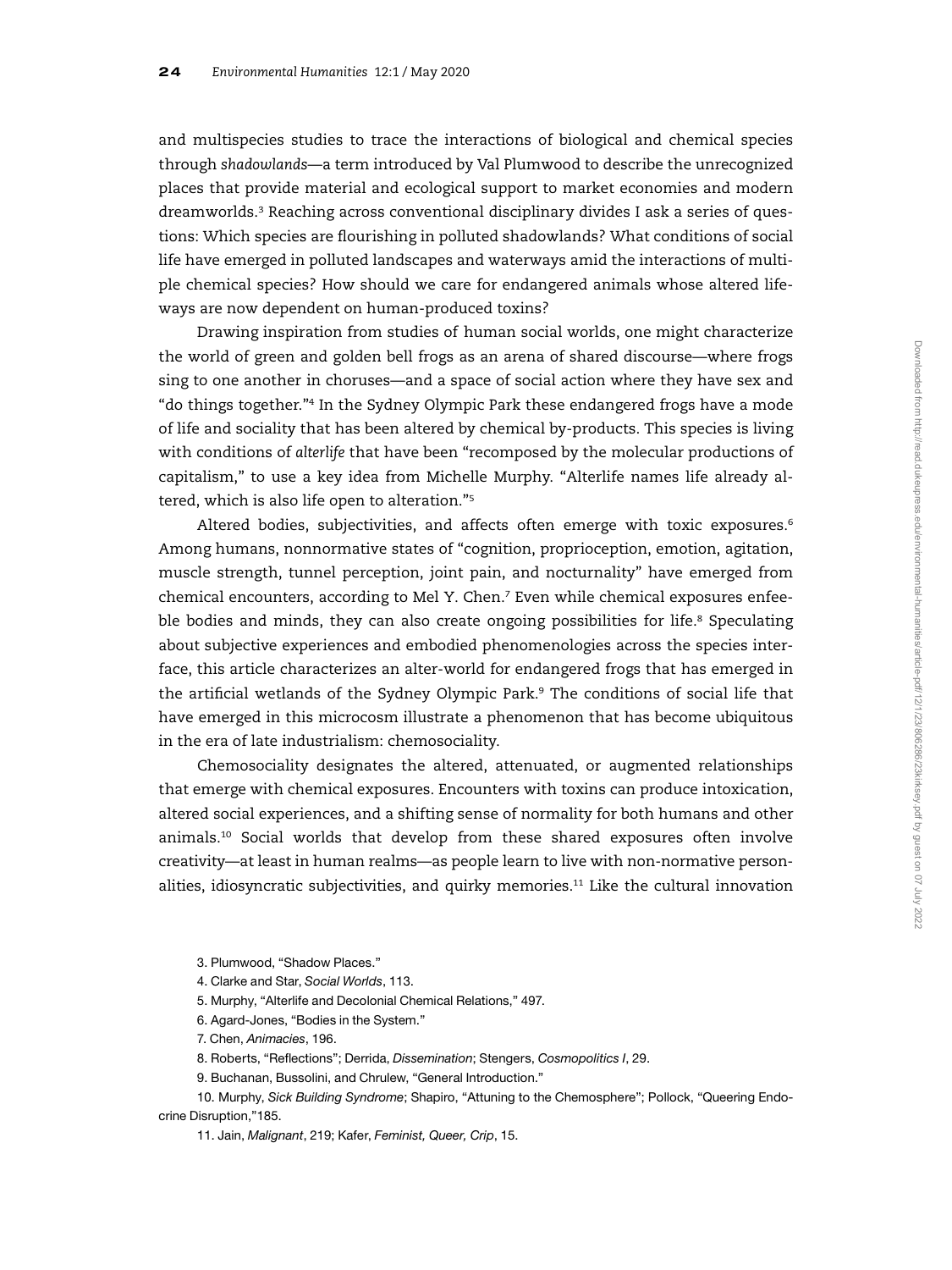that took place in colonial contact zones amid "conditions of coercion, radical inequality, and intractable conflict,"<sup>12</sup> social improvisation is a hallmark of communities that have formed as by-products of industrial chemistry.

Chemosociality is a kindred concept to biosociality. In the words of Adriana Petryna, biosociality engenders "novel social groupings bound by the hopes, fears, fates, and politics that have been made available to sufferers on the basis of biological knowledge."<sup>13</sup> While Paul Rabinow initially described new forms of biosocial identity that emerged with DNA testing technologies,<sup>14</sup> Deborah Bird Rose expanded the idea to include claims of political belonging and personhood that arise from illnesses such as HIV.<sup>15</sup> Some biosocial communities have been oriented toward activism aimed at securing treatment or compensation, $16$  while other groups have emerged from genetic tests that reveal evidence of shared genealogical identities.<sup>17</sup> Chemosociality has taken on varied forms and political orientations amid fraught colonial, racial, gendered, and military histories.<sup>18</sup> Among humans, new virtual and place-based chemosocial communities have formed to campaign against industrial polluters and toxic dumps.<sup>19</sup> Shared chemical exposures in other contexts, like ephemeral clouds of exhaust emitted by a passing vehicle, can instead produce fleeting moments of recognition and solidarity that never resolve into political action.<sup>20</sup>

By introducing the idea of chemosociality in the context of biological communities and ecological assemblages, I insist that modern humans are not exceptional in our dependence on synthetic chemistry.<sup>21</sup> Multispecies ethnographers have long studied sociality in spaces where the provision of food changes relationships among animals, $^{22}$ where contagious fears leap across species boundaries, $23$  and where humans patiently dwell together with animals in close proximity.<sup>24</sup> As ethnographers start to follow chemicals through complex landscapes—shaped by industrial production, modern war, urban planning, and real estate speculation—it is important to not just treat the environment as a backdrop to human agency, industry, and action. It is critical to consider emergent chemosocial assemblages in multispecies worlds.

12. Pratt, Imperial Eyes, 6.

- 13. Petryna, Life Exposed, 14.
- 14. Rabinow, Making PCR, 99.
- 15. Rose, Wild Dog Dreaming, 147.
- 16. Epstein, Impure Science; Petryna, Life Exposed.
- 17. Rose, Politics of Life Itself, 176; Nelson, Social Life of DNA.
- 18. Murphy, "Alterlife," 497.
- 19. Shapiro and Kirksey, "Chemo-Ethnography," 484.
- 20. Choy and Zee, "Condition."
- 21. Haraway, When Species Meet, 11.
- 22. Franklin, Dolly Mixtures.
- 23. Song, Pigeon Trouble.
- 24. Candea, "I Fell in Love with Carlos the Meerkat."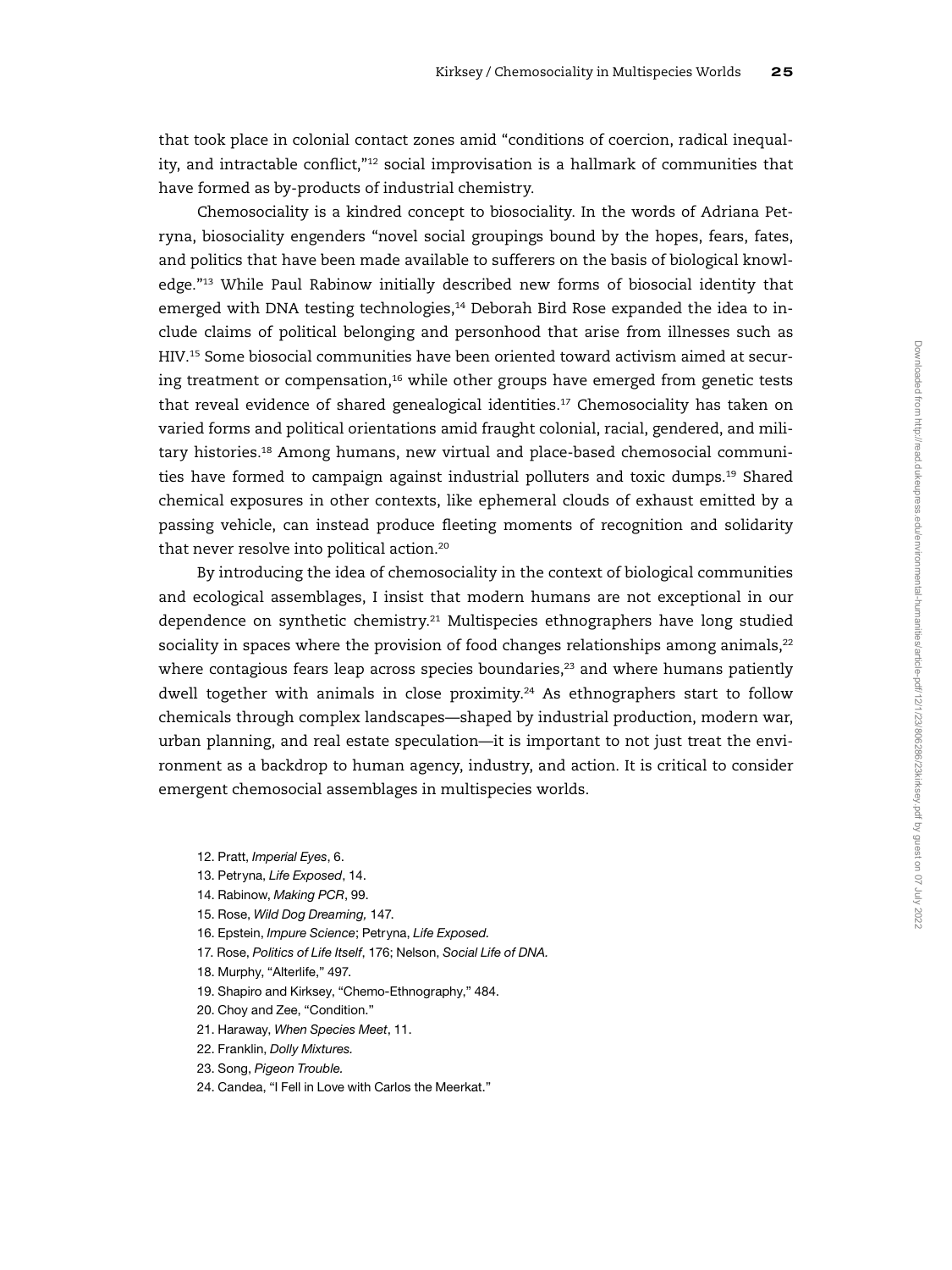## Toxic Sydney

When Australia won the bid to host the 2000 Olympics, the local committee began developing an unexpected site: the industrial precinct of Homebush in Sydney. The history of industry in this area began in the late eighteenth century, shortly after the colonial government divvied up land belonging to local Aboriginal groups, the Wanng-al clans, and gave it to white settlers. John Blaxland acquired 520 acres in 1806 where he established a tweed mill, a salt works, a flourmill, and a limekiln with white workmen as well as Chinese and women servants.<sup>25</sup> The first large-scale industrial enterprise in Homebush was a slaughterhouse. According to the Olympic Park website, by 1923 the Homebush Abattoir "was the biggest of its kind in the Commonwealth" with upward of 1,600 employees and a "killing capacity of 18,000 to 20,000 sheep, 1,500 cattle, 2,000 pigs and  $1,300$  calves per day."<sup>26</sup> Blood, manure, and other waste caused algal blooms and began attracting large sharks to Sydney Harbour. A building boom in Sydney led to the establishment of the State Brickworks in 1925, which began mining slate in Homebush, carving out a 23.5 acre open-pit mine. The brickworks further polluted waterways with silt. Gradually workers dug out a deep quarry, which became known as the brick pit. The landscape became dotted with oil refineries, paint factories, landfills, a gasworks, pesticide factories, and warehouses for storing naval munitions.

Chemosocial communities formed in other parts of Sydney in the 1970s when activists in Botany, a predominantly white neighborhood, began to campaign against Orica—a chemicals company that was stockpiling hexachlorobenzene and other toxic wastes.<sup>27</sup> When Sydney won the bid for the Olympic Games, city planners saw an opportunity to continue the work of these grassroots activists on a bigger scale. They chose Homebush for the Olympics because they wanted to clean up the area and found an opportunity for funding the remediation work, according to Gavin Birch, a geological scientist who served on the Olympic Environmental Committee. "The area was originally an intertidal wetland," Birch said, and in earlier eras it was seen as a swampy wasteland "so they filled it in with anything they could find—from garbage to building materials, to drums [of] very highly toxic organic pollutants."

In the run up to the Olympics, Gavin Birch produced knowledge in Sydney's shadowlands. Birch worked with his PhD students to take 4,513 core samples of soil in Homebush where they found elevated levels of toxic heavy metals—including chromium, copper, lead, and zinc.<sup>28</sup> "Some of the most toxic substances were actually located in 44 gallon drums," Birch said. "They just piled some of the most awful stuff into these drums and deposited them in wetlands." Union Carbide, which had been

27. Brown, "Ratbag of Botany"; James, "Taking Us for Village Idiots"; Hillier et al., "Our Battle."

<sup>25.</sup> Sydney Olympic Park, "Colonial History." [www.sopa.nsw.gov.au/About-Us/History-and-Heritage](http://www.sopa.nsw.gov.au/About-Us/History-and-Heritage/Colonial-History) [/Colonial-History](http://www.sopa.nsw.gov.au/About-Us/History-and-Heritage/Colonial-History) (accessed March 12, 2019).

<sup>26.</sup> Sydney Olympic Park, "Industrial History." [www.sopa.nsw.gov.au/About-Us/History-and-Heritage](http://www.sopa.nsw.gov.au/About-Us/History-and-Heritage/Industrial-History) [/Industrial-History](http://www.sopa.nsw.gov.au/About-Us/History-and-Heritage/Industrial-History) (accessed March 12, 2019).

<sup>28.</sup> Suh et al., "Spatial Distribution."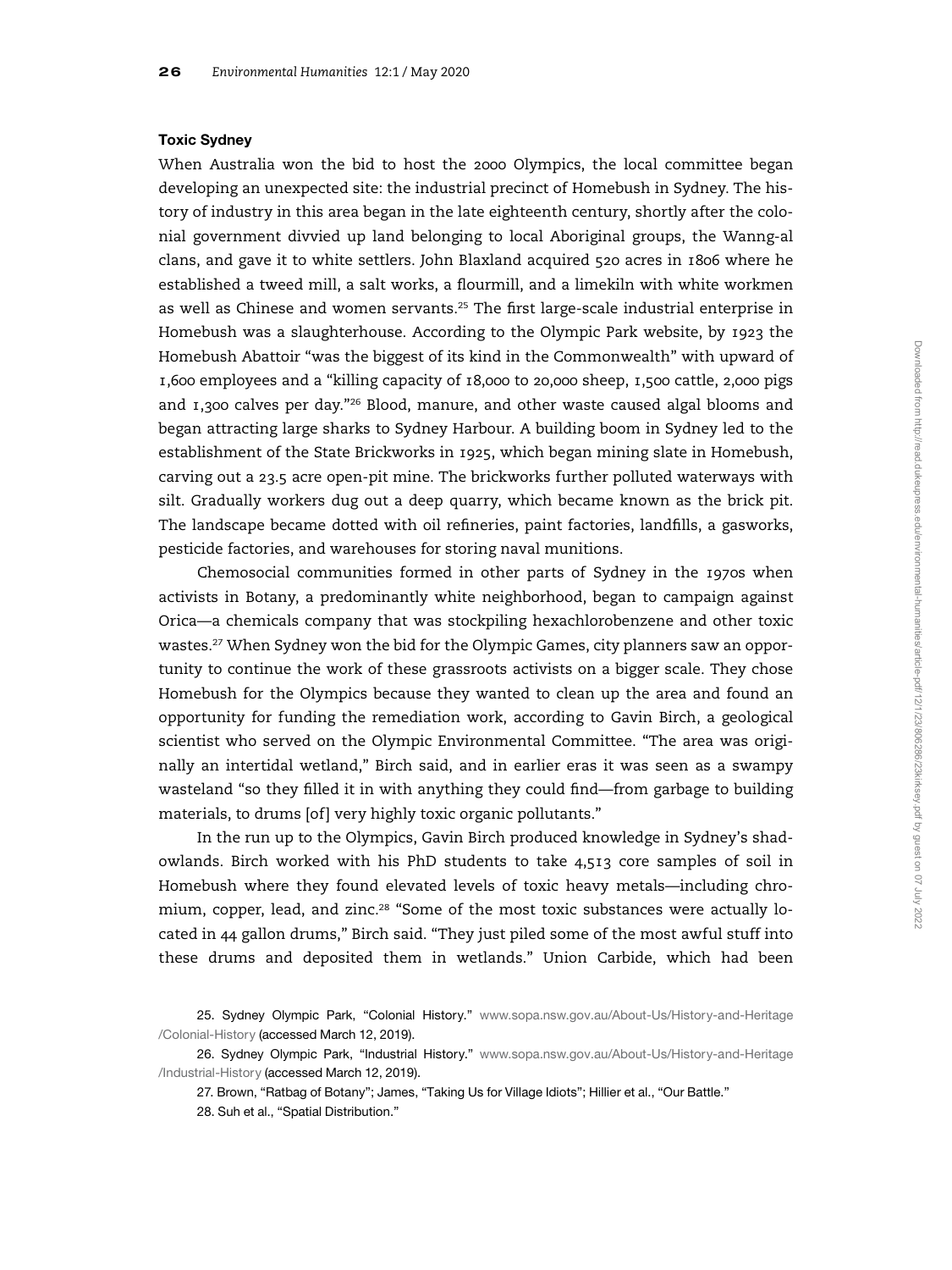manufacturing DDT and Agent Orange for the Vietnam War on the nearby Rhodes Peninsula, dumped waste in Homebush Bay. After Union Carbide shuttered their plant in 1985, the legacy of chemical warfare lingered in the water.<sup>29</sup>

Some of the synthetic chemicals that were manufactured in Homebush generated what Deborah Bird Rose calls double death: a process that uncouples life and death, diminishing death's capacity to turn dying back toward the living.<sup>30</sup> At sites like Homebush Bay where highly toxic organic chemicals accumulated dangerous waste disrupted cycles of life and death. As toxins accumulated in bodies and ecosystems, relationships among a diversity of interdependent beings began to unravel.<sup>31</sup>

Some by-products of industry, such as chromium and lead, were accidental toxins that inadvertently spread death through ecological communities. Other chemicals, such as Agent Orange and DDT, were deadly by design. Mosquitoes and other unwanted insects were targeted with large scale DDT spraying campaigns in Australia and many other parts of the world. Agent Orange was developed by the US Department of the Army. It was used in Vietnam as a broad spectrum poison to kill crops and destroy some 5.5 million acres of forest—depriving the Vietnamese people of food and eliminating vegetation concealing soldiers.<sup>32</sup> When Vietnamese refugees fled to Australia during the war, many settled in urban areas near Homebush Bay. During the 1980s and 1990s Homebush became a shadow place for white upper-class Australians whose geopolitical adventures and everyday lives were supported by pollution that disproportionately impacted Vietnamese migrants as well as Lebanese, Chinese, Indian, Pakistani, Afghan, and Cambodian communities.<sup>33</sup>

James Nguyen, a Vietnamese artist who moved to Australia when he was eight, lived near these toxic sites in a suburb called Villawood. In the early 1990s he remembers having family picnics and riding his bike along the Duck River, a tributary that runs into Homebush Bay. Multilingual signs told the public not to fish or swim in the waterways (fig. 1), but after school Nguyen would often play in the shadowlands—in a maze of concrete channels, underground tunnels, and storm drains at the headwaters of the Duck River. Along with his childhood friends—mostly other immigrants from Southeast Asia and the Middle East—he found a zone of toxic sovereignty and freedom, away from the watchful eyes of parents and the state.<sup>34</sup> Like Aboriginal children who swam, fished, and played in the nearby Georges River—despite similar warnings about pollution—these children found a space of freedom from dominant white culture.<sup>35</sup>

29. Birch and Taylor, Contaminant, 45.

31. Carson, Silent Spring, 22; Rose, Wild Dog Dreaming, 87.

<sup>30.</sup> Rose, Wild Dog Dreaming.

<sup>32.</sup> Fuller, "US Moves to Address Agent Orange."

<sup>33.</sup> Plumwood, "Shadow Places," 141.

<sup>34.</sup> Povinelli, Geontologies.

<sup>35.</sup> Goodall and Cadzow, Rivers and Resilience, 192–93.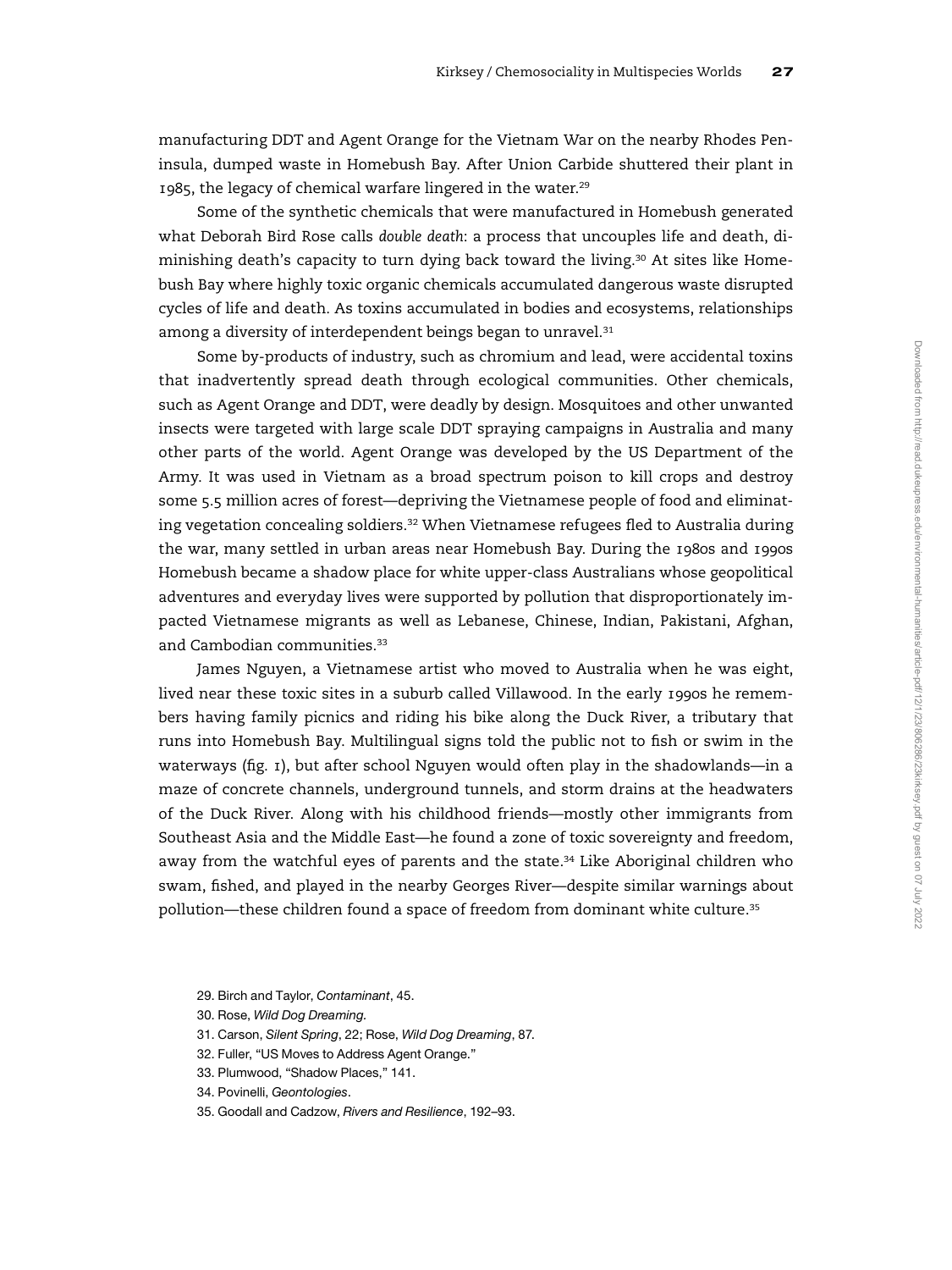

Figure 1. Fishing and swimming is prohibited in many parts of the Sydney Harbour because of legacy pollution. Photograph courtesy of James Nguyen.

"It is ironic that the Vietnamese migrant community chose to settle in this particular part of Sydney," Nguyen said, "where chemical warfare continues to be a specter." Research shows that tidal flows in the Duck River have transported dioxins from Agent Orange and DDT production facilities into the waterway.<sup>36</sup> In 2018 Nguyen collaborated with his aunt, Nguyen Thi Kim Nhung, to make a floating charcoal wreath. They walked in open toed sandals—through mangrove sprouts at the former Union Carbide dump site—to place the wreath in the open waters of Homebush Bay. Nguyen said, "The performance was a symbolic gesture to reckon with the stories and memories of war in a new home where the chemical agents of war were manufactured." Nguyen thinks about his own possible chemical exposures in Sydney as strangely comforting since migration comes with the "guilt of leaving behind people who were exposed to war and its social and chemical legacies."<sup>37</sup>

The diverse chemosocial communities of Sydney have taken different forms shaped by topology, hydrology, the built environment, the half-life of toxins, cultural locations, historical circumstances, and privileges associated with race and class. The furtive spaces of sovereignty and autonomy claimed by Asian and Aboriginal children differ markedly from the public political forums created by adult white activists who campaigned for cleanups in other parts of the city.<sup>38</sup> Chemosocial relations in the

<sup>36.</sup> James Nguyen, quoted in Birch and Taylor, Contaminant.

<sup>37.</sup> Author interview with James Nguyen, May 17, 2018, Sydney, Australia.

<sup>38.</sup> Brown, "Ratbag of Botany"; James, "Taking Us for Village Idiots"; Hillier et al., "Our Battle."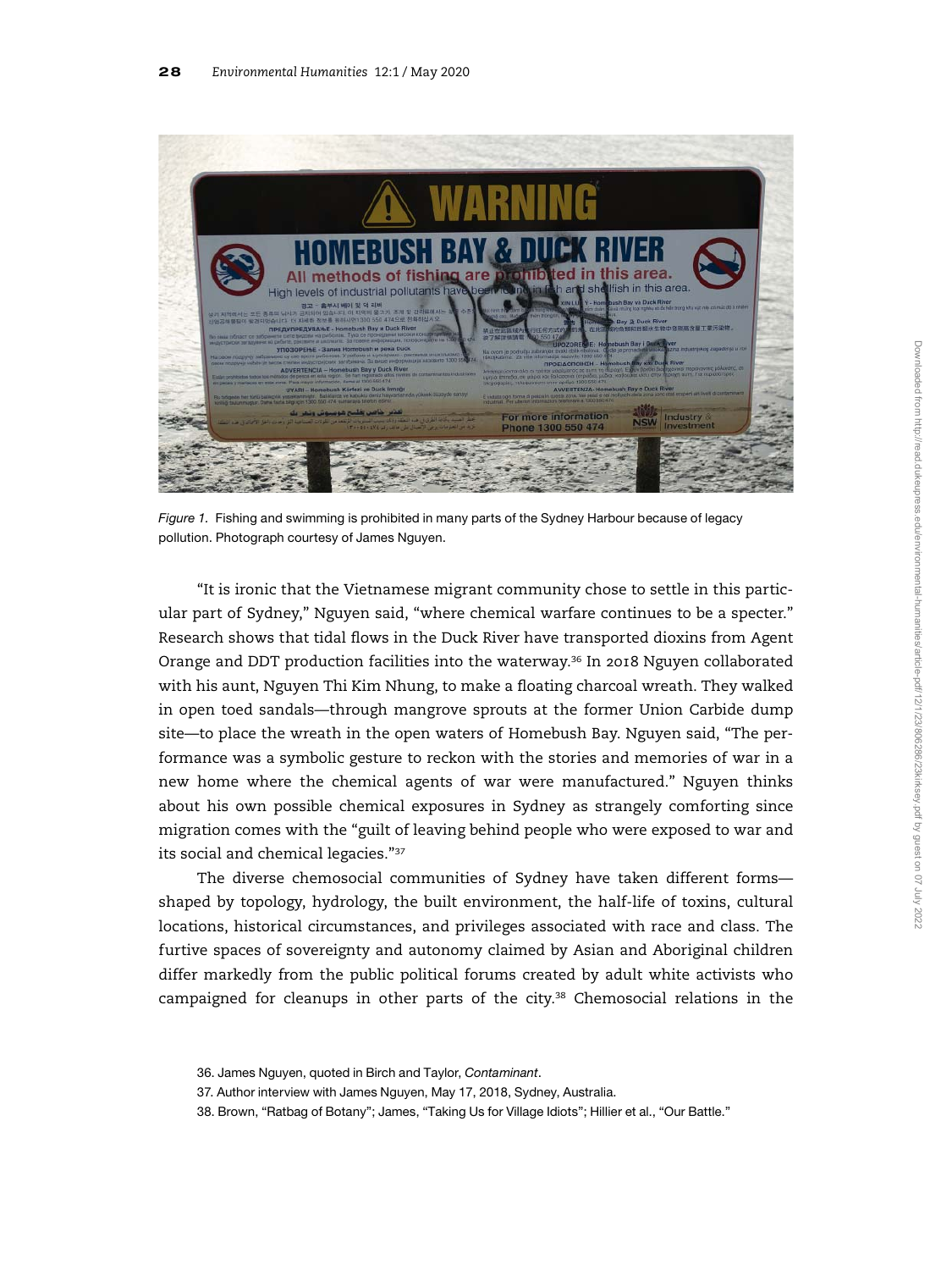neighborhoods surrounding the shadowlands where these children played involved ephemeral moments of recognition—shared looks when strangers on the street inhaled pungent industrial odors or read occasional newspaper articles about cancer clusters.<sup>39</sup> "As recent migrants we were politically disenfranchised," said Nguyen. "We did not have the political or cultural capital to transform moments of recognition into publically visible action." Even still, some of Nguyen's childhood friends have since assumed important roles in society—as senior staff members of elected officials, as urban planners and architects—where they have quietly influenced government policy about industrial pollution.

Some industrial chemicals did not obey systems of privilege in Sydney.<sup>40</sup> As studies of the harbor sediments were conducted, toxins were found in the waterways of upscale neighborhoods: aldrin was accumulating in Double Bay, heavy metals in Mosman Bay, and DDT in Neutral Bay.<sup>41</sup> As imperceptible toxic exposures were rendered perceptible, political and economic forces aligned to deal with legacies of industrial pollution, colonialism, militarism, and capitalism. Increasingly concrete chemosocial formations emerged from neighborhoods that were connected by shared toxic waterways. People from relatively privileged social locations leveraged their access to public forums and policy makers.<sup>42</sup>

In the late 1990s, Sydney's political leaders used the Olympic Games as an opportunity to muster resources and develop new practices of responsibility toward the legacy of industrial pollution. Officials began experimenting with "alter-modes of collaboration and study that simultaneously aimed at world-building and dismantlement."<sup>43</sup> Sydney's Olympic Games opened up hopes in blasted landscapes, new potentials for future life, as toxic waste dumps of the recent past were dismantled and replaced with new infrastructures and architectures of care.<sup>44</sup>

Before construction began Janet Laurence, a renowned Australian environmental artist, was part of a charrette—with international architects, designers, curators, and environmental scientists—to imagine possible futures for the Sydney Olympic Park. "At the charrette we devised the idea of the 'Green Games' and started laying plans for a totally green autonomous village with some of the best solar panel and geothermal experts in the world," Laurence said. But a sudden shift in the political landscape interrupted the planning process. "We were developing a totally idealistic plan, but then the government changed and John Howard was elected as Australia's Prime Minister." Howard was from the conservative party and was generally opposed to environmental conservation as well as multiculturalism and nonwhite immigrants. Sydney's Green

44. Kirksey, Brodine, and Shapiro, "Hope in Blasted Landscapes"; Shotwell, Against Purity.

<sup>39.</sup> Choy and Zee, "Condition"; Shapiro and Kirksey, "Chemo-Ethnography."

<sup>40.</sup> Murphy, "Uncertain Exposures."

<sup>41.</sup> Birch and Taylor, Contaminant, 39.

<sup>42.</sup> Brown, "Ratbag of Botany"; James, "Taking Us for Village Idiots"; Hillier et al., "Our Battle."

<sup>43.</sup> Murphy, "Alterlife," 497.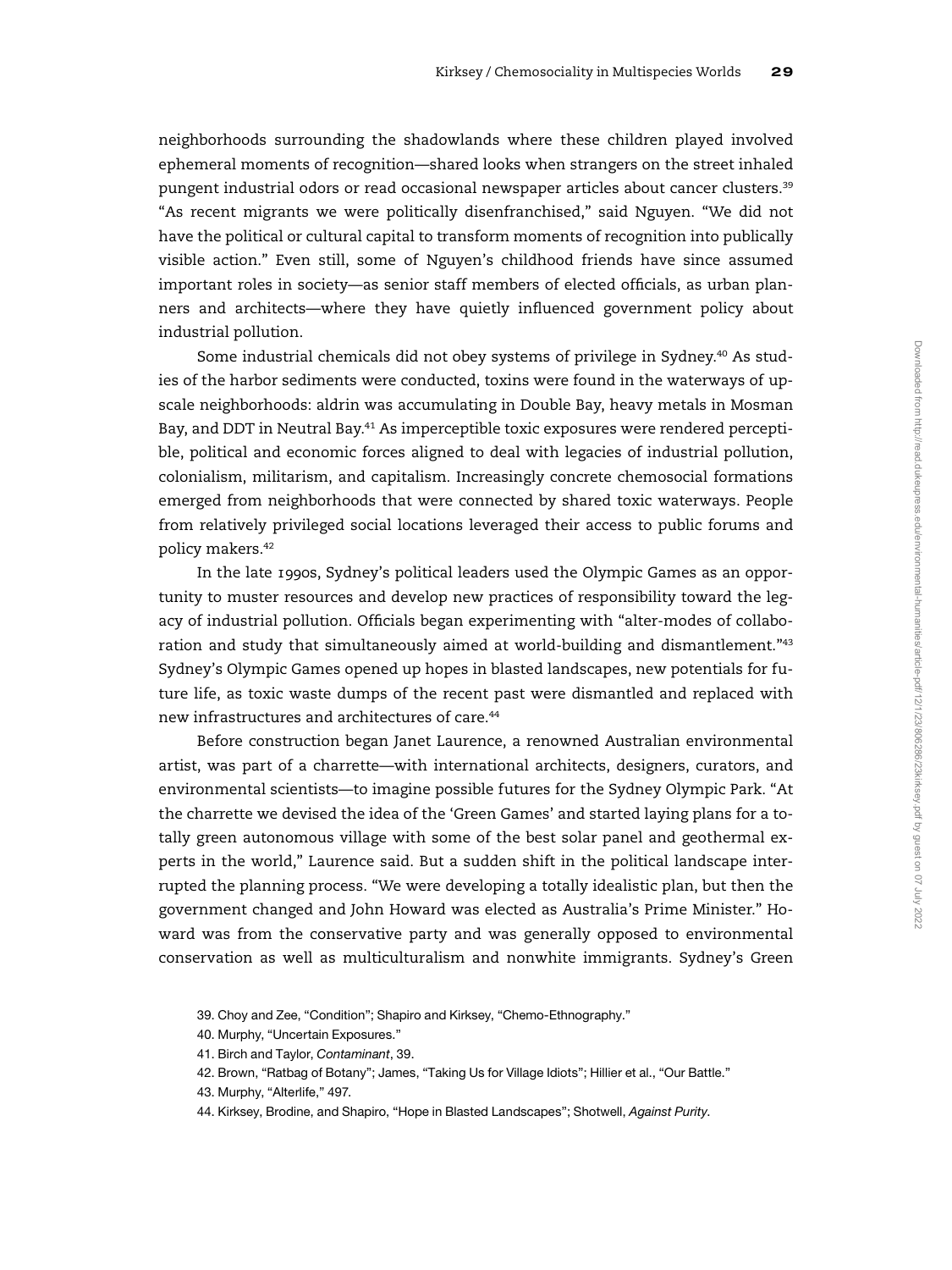Games proceeded, but in a political landscape that was much friendlier to real estate developers and the business community.<sup>45</sup>

Conflicting narratives emerged during the remediation process, according to Anne Loxley who curated the public art at the Sydney Olympic Park. "Swarms of people in hazchem suits would be working on things, and sometimes there would be this terrible smell," she remembers. Loxley, who is now Senior Curator at Sydney's Museum of Contemporary Art (MCA), wondered, "How safe is it here? What is happening?" Boosters of the remediation process claimed "this is going to be a brilliant new asset for Sydney and the State" and Loxley "wanted to believe that it was going to be great, it was going to be wonderful."<sup>46</sup> Reflecting back on the project, she said that the government was involved in the fabrication of hope in a historically disadvantaged area of Sydney, a place where politicians are now trying to court votes.

Even as some imagined futures became increasingly ephemeral, concrete hopes emerged in this postindustrial landscape as the hydrology and topography were reengineered with the goal of containing legacy pollution. The site contained over 160 hectares of contaminated waste that included power station ash, demolition rubble, asbestos, domestic garbage, dredging material from the river, and industrial hydrocarbons. Rather than export this waste to other places in Australia or abroad, rather than dispersing the slow violence of chemical agents across time and space, the Olympic Environmental Committee insisted on local accountability and responsibility.<sup>47</sup> Landfills were dug up and rebuilt with new containment technologies. Hazardous chemical wastes—such as DDT, dieldrin, chlordane, endrin, and DDD—were treated on-site. Treated toxins were consolidated inside capped and lined landfills built to minimize runoff into waterways.<sup>48</sup> Flows of contaminated water were rerouted into an infrastructure of pumps and treatment facilities. This shadow place became a public parkland dotted with remediated waste mounds—monuments to responsibility amid the toxic legacies of capitalism and modern war.<sup>49</sup>

The remediation project at the Sydney Olympic Park was undergirded by modernist optimism about the material world.<sup>50</sup> Hydrologists, geologists, and engineers assumed that their knowledge of chemical interactions, soil structure, and water flows could contain deadly agents and mitigate risks to socially acceptable levels. Boundaries and borders, however, are often porous and permeable.<sup>51</sup> Calculations about chemical

49. Plumwood, "Shadow Places," 146.

50. Shapiro and Kirksey, "Chemo-Ethnography," 488.

51. Jackie Brookner, "Transdisciplinary and Porosity." [www.multispecies-salon.org/transdisciplinarity](http://www.multispecies-salon.org/transdisciplinarity-porosity/) [-porosity/](http://www.multispecies-salon.org/transdisciplinarity-porosity/) (accessed March 12, 2019).

<sup>45.</sup> Author interview with Janet Laurence, August 29, 2018, Sydney, Australia.

<sup>46.</sup> Author interview with Anne Loxley, September 25, 2018, Sydney, Australia.

<sup>47.</sup> Nixon, Slow Violence, 2.

<sup>48.</sup> Sydney Olympic Park Authority, "Fact Sheet—Remediation." January 2014. [www.sopa.nsw.gov.au/-](http://www.sopa.nsw.gov.au/-/media/files/sopa/sopa/publications/fact-sheets/web_fs_remediation_2015.pdf) /media/fi[les/sopa/sopa/publications/fact-sheets/web\\_fs\\_remediation\\_2015.pdf.](http://www.sopa.nsw.gov.au/-/media/files/sopa/sopa/publications/fact-sheets/web_fs_remediation_2015.pdf)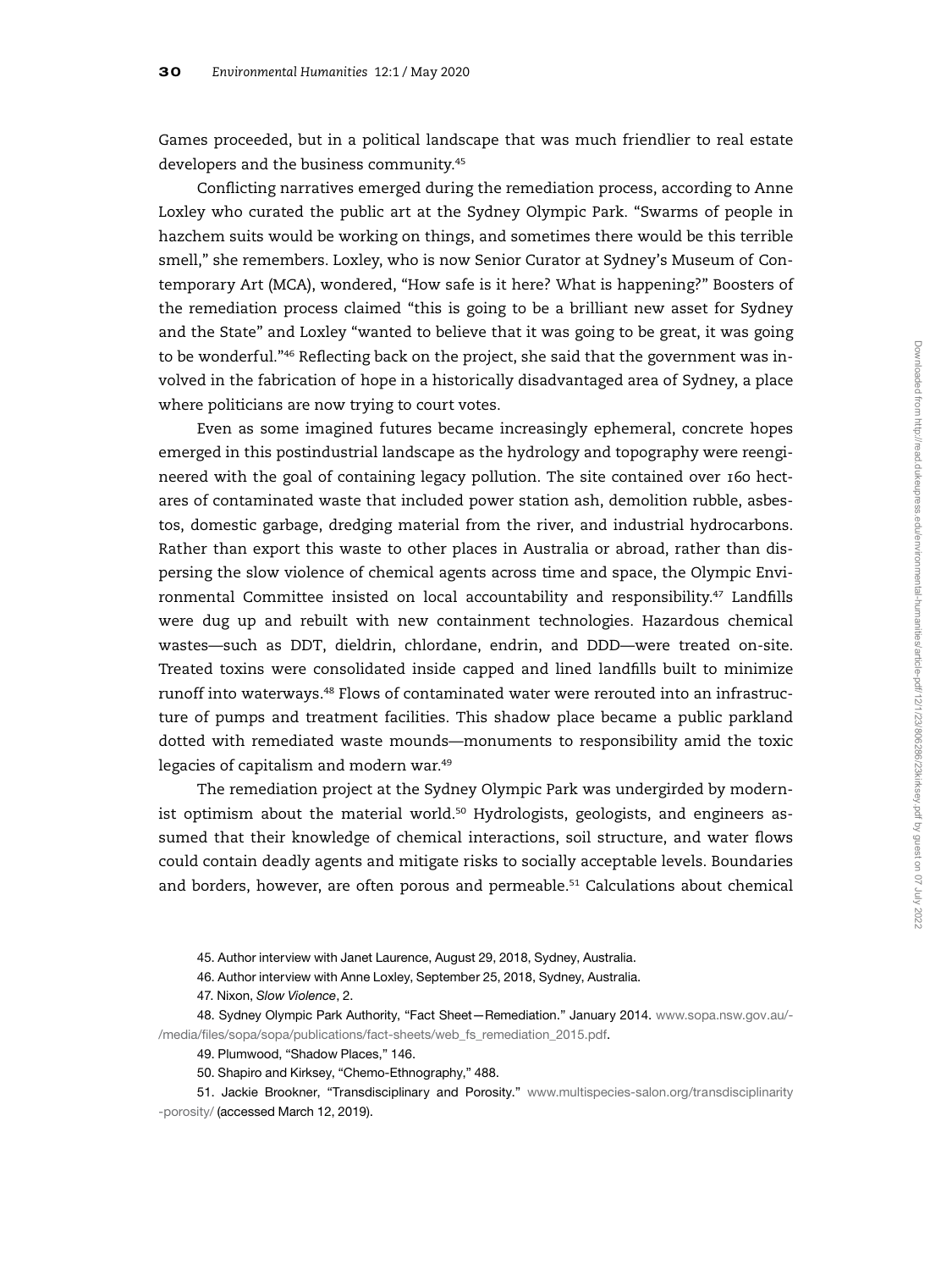interactions often fail to account for the contingency of the world.<sup>52</sup> But, as this infrastructure failed to completely contain legacy pollution from the twentieth century, new opportunities for flourishing emerged for endangered frogs.

# Bell Frogs in the Brick Pit

Today one of the iconic sites in the Sydney Olympic Park is the Brick Pit, a colossal hole created by the early twentieth-century brickworks. An elevated walkway now encircles this pit and frames encounters with a spectacular postindustrial landscape. The shadowlands have been turned into a tourist attraction. New memory practices have emerged with park signs, websites, and walking tours that reckon with the long history of legal and illegal dumping in Homebush Bay. An elderly white gentleman whom I met on a circular walkway encircling the Brick Pit told me about the pesticides, paints, oils, and resins made at nearby factories. "The stench was terrible," he said. "They thought that the tide would take it away."<sup>53</sup> He situated historic toxic exposures within an account of class inequality and local infrastructures, saying, "Workers in this industry didn't have access to major roadways or public transport, so they had to live close to where they worked."

The Brick Pit was an industrial wasteland that served as a garbage dump from 1977 to 1982, after brick production ceased. A layer of "municipal garbage and putrescible waste," some 45 feet deep, was removed from the pit in preparation for the Sydney Olympic Games.<sup>54</sup> Soil samples revealed concentrations of copper, lead, zinc, and chromium ranging beyond the threshold levels where adverse biological effects are expected to occur more frequently.<sup>55</sup> The presence of green and golden bell frogs in the Brick Pit was initially puzzling for conservationists. Unexpectedly, during the remediation efforts, puddles became ephemeral social spaces and breeding habitats for this endangered animal.

Green and golden bell frogs were once one of the most common frogs in urban areas of Sydney with a wide distribution along the eastern coast of Australia. These frogs were once so abundant that they were fed to snakes in zoos and sacrificed for dissection in schools. This adaptable animal became an invasive species after being introduced to New Zealand, New Hebredes, and New Caledonia.<sup>56</sup> Worldwide declines in frog populations were first noticed in the 1970s—particularly in Australia and the Americas. Upward of 165 species of amphibians have been reported extinct. About 1,895 amphibian species, more than one-third of all described frogs, salamanders, and caecilians, are

55. Suh et al., "Spatial Distribution and Source," 60; Department of Environment and Conservation, "Assessment Levels," 25.

56. Tyler, "Introduction and Current Distribution."

<sup>52.</sup> Kirksey et al., "Hope in Blasted Landscapes."

<sup>53.</sup> This character is a composite to preserve anonymity and narrative flow. Recordings were made with permission and have been accurately transcribed.

<sup>54.</sup> Suh, Birch, and Hughes, "Hydrochemistry in Reclaimed Lands," 742.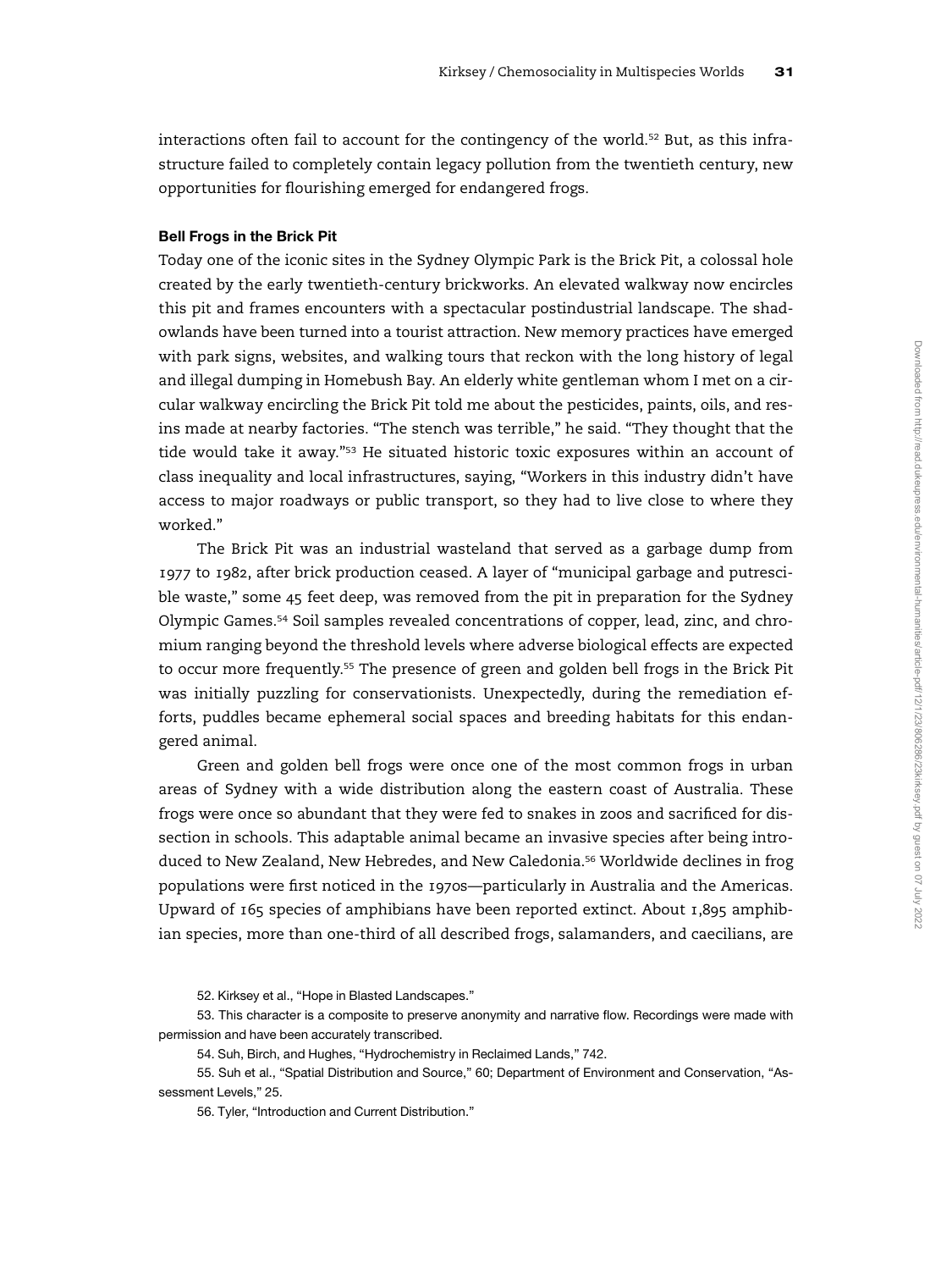formally designated as threatened or endangered.<sup>57</sup> Green and golden bell frogs experienced catastrophic declines throughout eastern Australia—disappearing from over 90 percent of their former range in the 1980s and 1990s.<sup>58</sup> The government formally classified this species as endangered in 1995.<sup>59</sup>

Many different hypotheses emerged to explain the sudden decline of green and golden bell frogs and other amphibians—global warming, deforestation, habitat loss, pesticides all putting humans at the center of the story. $60$  Anthropocentric stories gave way to a more complex multispecies story when a new microscopic pathogen, a kind of fungus called chytrid, was described in 1999.<sup>61</sup> The same year that the emergent fugal disease was described a green and golden bell frog mortality event took place in the Sydney Olympic Park with seventeen frogs confirmed dead as a result of chytrid infection.<sup>62</sup>

One interpretive panel on the Brick Pit walkway notes that there are winners and losers in the urban environment: "Some native species are thriving by living off our urban lifestyles. Seagulls, ravens, magpies, red-back spiders, brown snakes and bulrushes are doing okay because of us. Green and golden bell frogs are winners in the Brick Pit. They appear in large numbers where earth has been disturbed and degraded. . . . But there's another side to the story. It's all very well that some opportunistic species thrive in cities, but for every one that does there are hundreds that don't. Losses still exceed gains." Even as an endangered frog species is persisting in this postindustrial landscape, other organisms are failing. Only some species are able to persist in conditions of alterlife, with life altered by chemical exposures and histories of colonialism, warfare, and capitalism.<sup>63</sup>

The patterns of bell frog deaths were counterintuitive in the Olympic Park and the broader Sydney region: they were dying off in protected conservation zones, and persisting in sites with legacy industrial pollution.<sup>64</sup> Rather than simply preserve the past—rather than just use sites like the Brick Pit and nearby mounds of industrial waste as cultural mnemonic devices—the Sydney Olympic Park began to manage ongoing processes of chemical decay, physical change, and biological emergence. In Curated Decay Caitlin DeSilvey notes that the emergence of new forms of growth is contingent on decomposition that channels death back into life through the action of enzymes and microorganisms.<sup>65</sup> Rather than simply celebrate emergent ecological dynamics

57. Amphibian Ark, "Frightening Statistics." [www.amphibianark.org/the-crisis/frightening-statistics/](http://www.amphibianark.org/the-crisis/frightening-statistics/) (accessed March 12, 2019).

58. Pyke and White, "Review of the Biology."

59. Australian Government, "Species Profile and Threats Database." [www.environment.gov.au/cgi-bin](http://www.environment.gov.au/cgi-bin/sprat/public/publicspecies.pl?taxon_id=1870) [/sprat/public/publicspecies.pl?taxon\\_id=1870](http://www.environment.gov.au/cgi-bin/sprat/public/publicspecies.pl?taxon_id=1870) (accessed March 12, 2019).

60. Bateson, Peripheral Visions; Pyke and White, "Review of the Biology"; Shotwell, Against Purity.

61. Kirksey, Emergent Ecologies.

62. Penman et al., "Impact of a Chytrid-Related Mortality Event."

63. Murphy, "Alterlife," 497.

64. Threlfall, "Do Green and Golden Bell Frogs (Litoria aurea) Occupy Habitats with Fungicidal Properties?"; Stockwell, "Impact and Mitigation."

65. DeSilvey, Curated Decay, 11.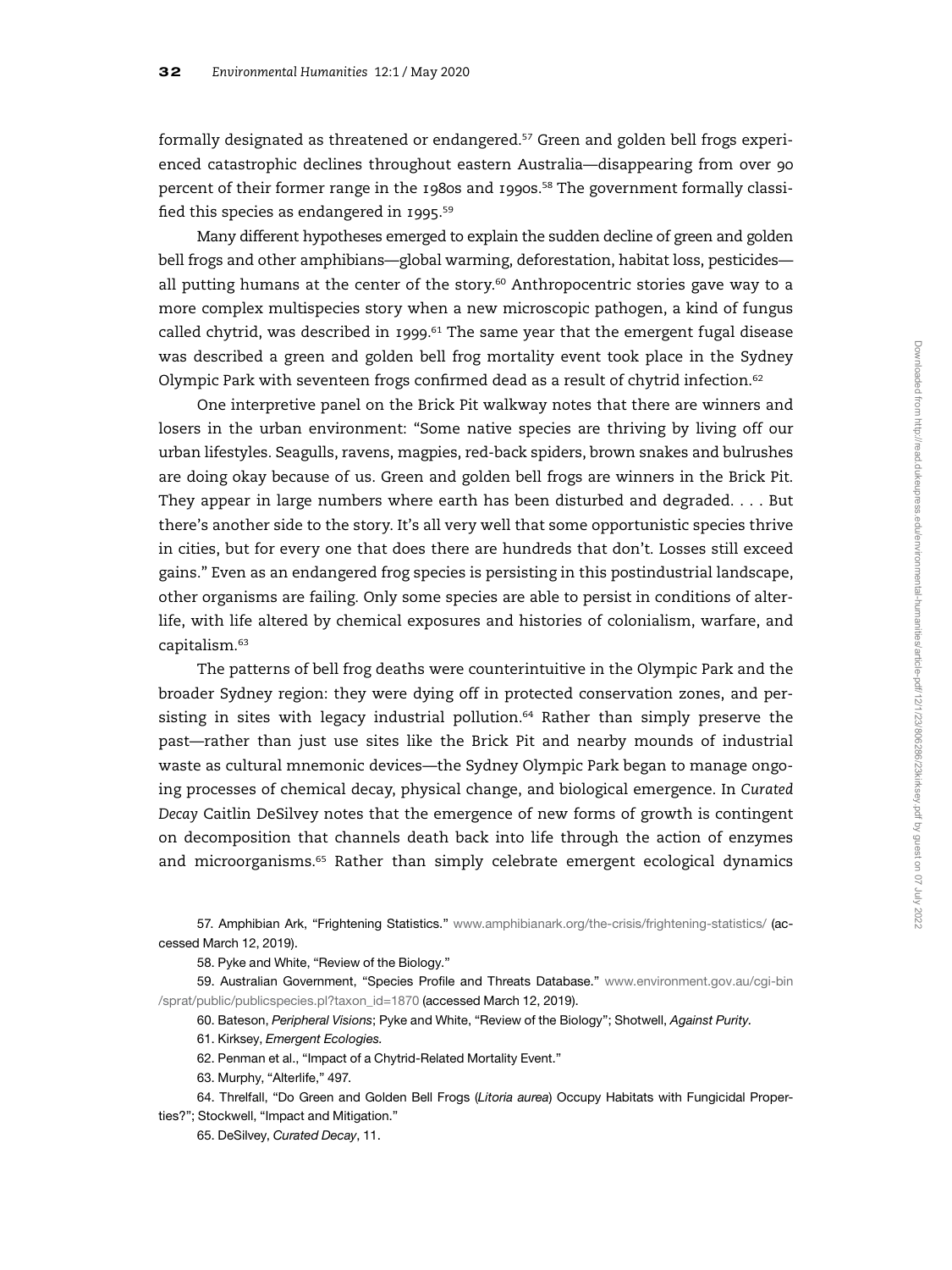

Figures 2 and 3. An elevated walkway at the Sydney Olympic Park allows visitors to view the habitat of the green and golden bell frog. High-rise apartment buildings are sprouting up in the landscape just beyond this postindustrial conservation zone. Photograph by Eben Kirksey.



within a landscape shaped by chemical pollution, researchers began making situated judgements about the effects and actions of particular chemical agents and biological species.<sup>66</sup>

Chytrid fungi were determined to be the main threat to green and golden bell frogs in the Sydney Olympic Park, along with introduced mosquito fish (Gambusia sp.) and native birds such as kookaburras (Dacelo sp.) and white ibis (Threskiornis). Anecdotal reports from Latin America suggest that the spread of chytrids can be prevented by garden variety pollutants such as antibiotics, laundry detergent, and other soaps. These

66. Kirksey, Emergent Ecologies, 218–19.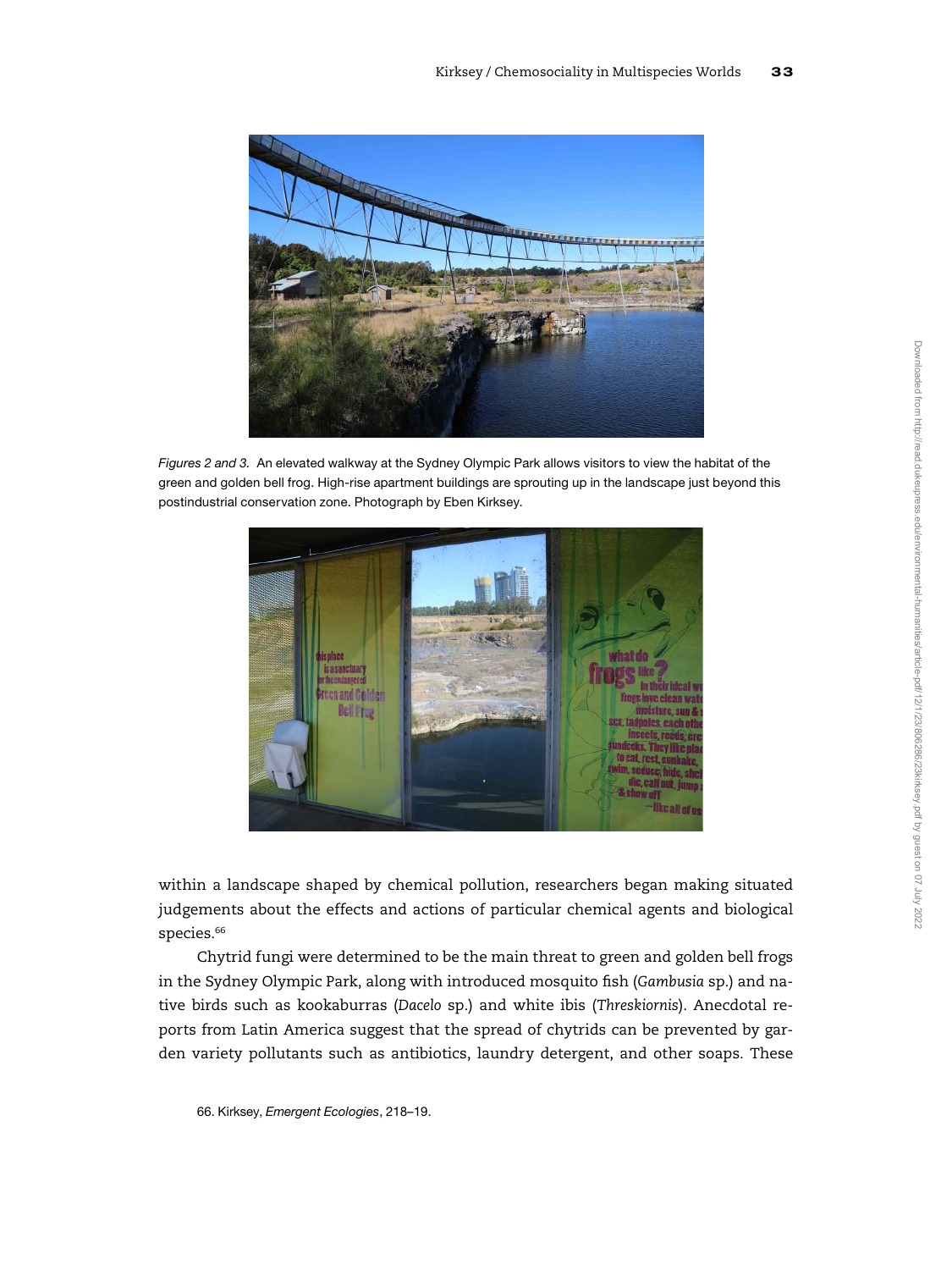low grade pollutants seem to have structured emergent ecosystems where some endangered frogs persist in Costa Rican coffee plantations and urban waterways.<sup>67</sup> Sydney Olympic Park is one of the first sites where biologists have started to intensively study a basic applied research question: Can toxic pollution cure frogs infected with pathogenic chytrid fungi?

Caragh G. Threlfall, then an undergraduate student at the University of Wollongong, began systematically investigating the impacts of pollution on green and golden bell frogs with her 2006 honors thesis. She found very high concentrations of copper and zinc in locations with sizable populations of green and golden bell frogs.<sup>68</sup> Working with laboratory cultures of the kind of chytrid that kills frogs (B. dendrobatidis), she found inconclusive results. Copper seemed to initially reduce the growth and reproduction of the fungus at a very low dose (0.5 ppm), but after 14 and 28 days the growth in the experimental treatments caught up to the untreated control cultures.<sup>69</sup> Subsequent studies with other kinds of chytrids found that heavy metals have the properties of Plato's pharmakon: these poisons have unstable attributes with effects that can shift from one extreme to the other depending on the dose, the circumstances, or the context.<sup>70</sup>

Copper and other chemical waste from industrial production have structured an alter-world in the Sydney Olympic Park where green and golden bell frogs persist. After an epidemic disease destroyed their normal world order, social life for these amphibians only became possible within toxic chemical ecologies.<sup>71</sup> Green and golden bell frogs formed chemosocial communities in polluted human environments. These once-robust animals have become fragile forms of alterlife.<sup>72</sup> One conservationist told me, "All of the old guys who used to work on the landscaping here, said: 'If you just dug a hole they would be breeding in it.' They were everywhere." As different construction projects came and went ecologists learned about this frog along the way.<sup>73</sup> While working in a dynamic human-built landscape, with a shifting base of knowledge, conservationists tried to stabilize this frog's world.

### Life Support Technologies

At the Sydney Olympic Park I found conservation biologists and hydrogeologists who were trying to recreate a habitat for endangered frogs, while managing a massive

67. Kirksey, Emergent Ecologies, 161.

68. Threlfall, "Do Green and Golden Bell Frogs (Litoria aurea) Occupy Habitats with Fungicidal Properties?," iv.

69. Threlfall, "Do Green and Golden Bell Frogs (Litoria aurea) Occupy Habitats with Fungicidal Properties?," 56; see also Threlfall et al., "Do Green and Golden Bell Frogs Litoria Aurea Occupy Habitats with Fungicidal Properties?"

70. Henderson et al., "Copper (II), Lead (II), and Zinc (II) Reduce Growth"; Derrida, Dissemination; Stengers, Cosmopolitics I, 29.

71. Chen, Animacies, 196.

72. Murphy, "Alterlife," 497.

73. Bateson, Peripheral Visions.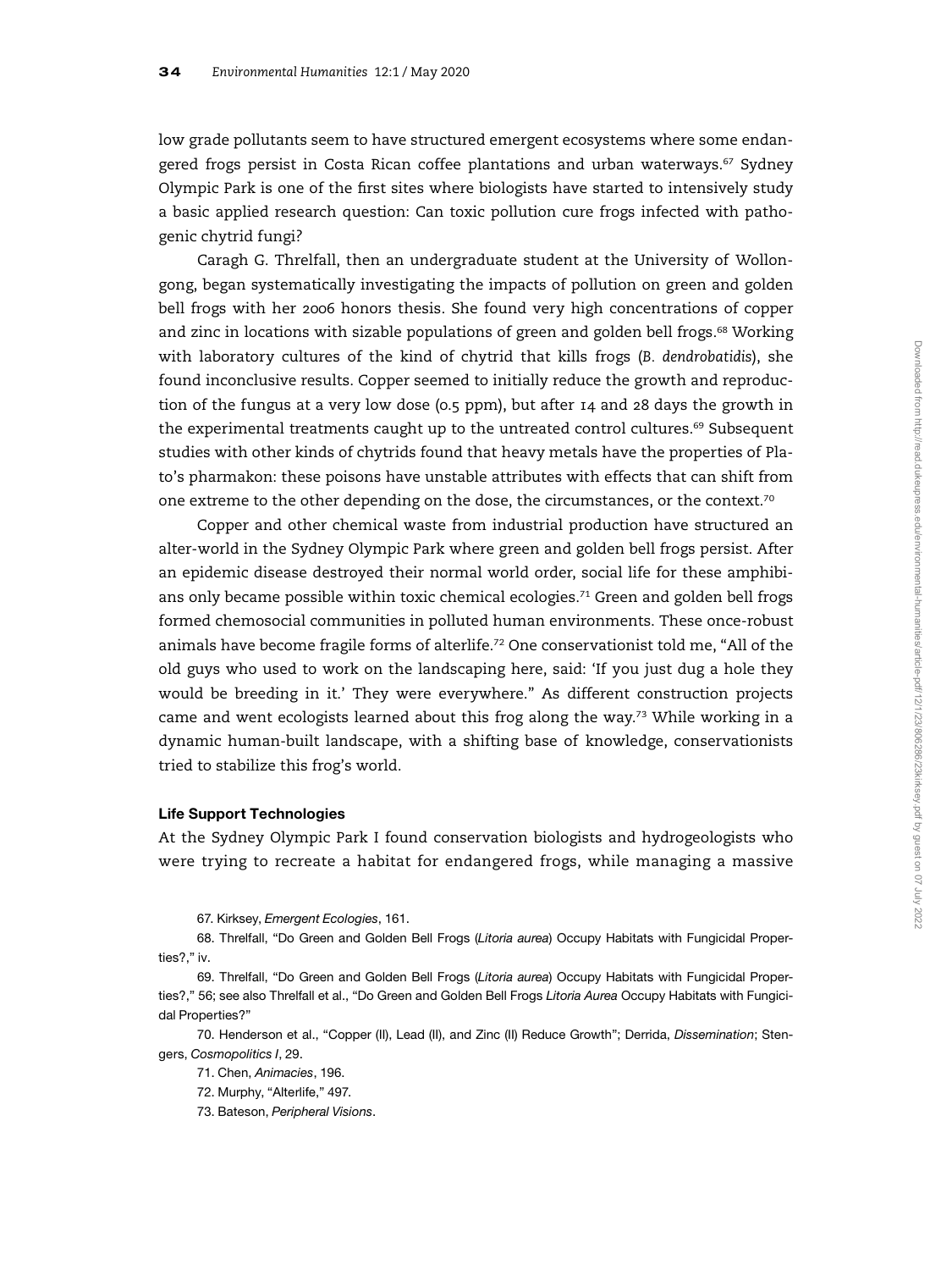industrial pollution cleanup effort. The park is publicly funded and is run by a team of civil servants with diverse expertise. Rather than try to restore an imagined past, ecologists, engineers, urban planners, and architects have collaborated here to craft alterfutures.<sup>74</sup> The park staff developed new infrastructures that tried to purify water of chemical and biological contaminants.<sup>75</sup> The park staff tried to make the endangered frogs live (faire vivre) while applying a politics of death to predators and pathogens that presented an existential threat to this species. Classic strategies of biopower were applied to the domain of biology itself.<sup>76</sup>

Cutting-edge digital technologies and DNA sequencing protocol were pared with gardening equipment and everyday infrastructures to create and sustain microcosms for the green and golden bell frog at the Sydney Olympic Park. Over two hundred artificial ponds were created during the massive environmental remediation and restoration program ahead of the Olympics. The ponds were purpose-built for this endangered species. But, only a handful of the ponds actually became home to a robust population of green and golden bell frogs. Mesh frog fences were erected to keep animals off roadways. Underpasses were built to give them the option of passing underneath. Many frogs have been microchipped, with the same technology commonly used in dogs and cats, to track their movements and population dynamics. DNA testing was used to monitor the genetic diversity of frog populations and also the distribution of pathogenic chytrid fungi. But, the frogs largely stayed put—ignoring the massive infrastructure that was constructed around them.

If Foucault had visited the Sydney Olympic Park, perhaps he would have seen forms of life that have been seized and imprisoned by biopolitics—creatures that have been reduced to organic matter barely capable of reproduction.<sup>77</sup> Here animals were isolated from historical and ecological forces assailing them, separated from worldly happenings.<sup>78</sup> Bird nets, keeping out predators such as kookaburras and white ibis, stretch over some of the plastic-lined artificial ponds. Elaborate pumping mechanisms that periodically drain the frog ponds undergird the Sydney Olympic Park to kill fish and eels that eat frog eggs and tadpoles.

A glass pavilion on the rim of the Brick Pit uses microfiltration to remove particles from the water that are larger than 0.2 microns, which includes water parasites, viruses, bacteria, and most notably the deadly chytrid fungus. This filtered water is stored in the Brick Pit and then pumped through the artificial frog ponds in the park. But this elaborate and costly artificial infrastructure has been unable to eliminate chytrids. The fungus

<sup>74.</sup> Murphy, "Alterlife," 497.

<sup>75.</sup> Shotwell, Against Purity.

<sup>76.</sup> Rabinow and Rose, "Biopower Today"; Youatt, "Counting Species."

<sup>77.</sup> Foucault, "Right of Death."

<sup>78.</sup> Esposito and Hanafi, "Community, Immunity, Biopolitics," 85-86; Kirksey, Emergent Ecologies, 66.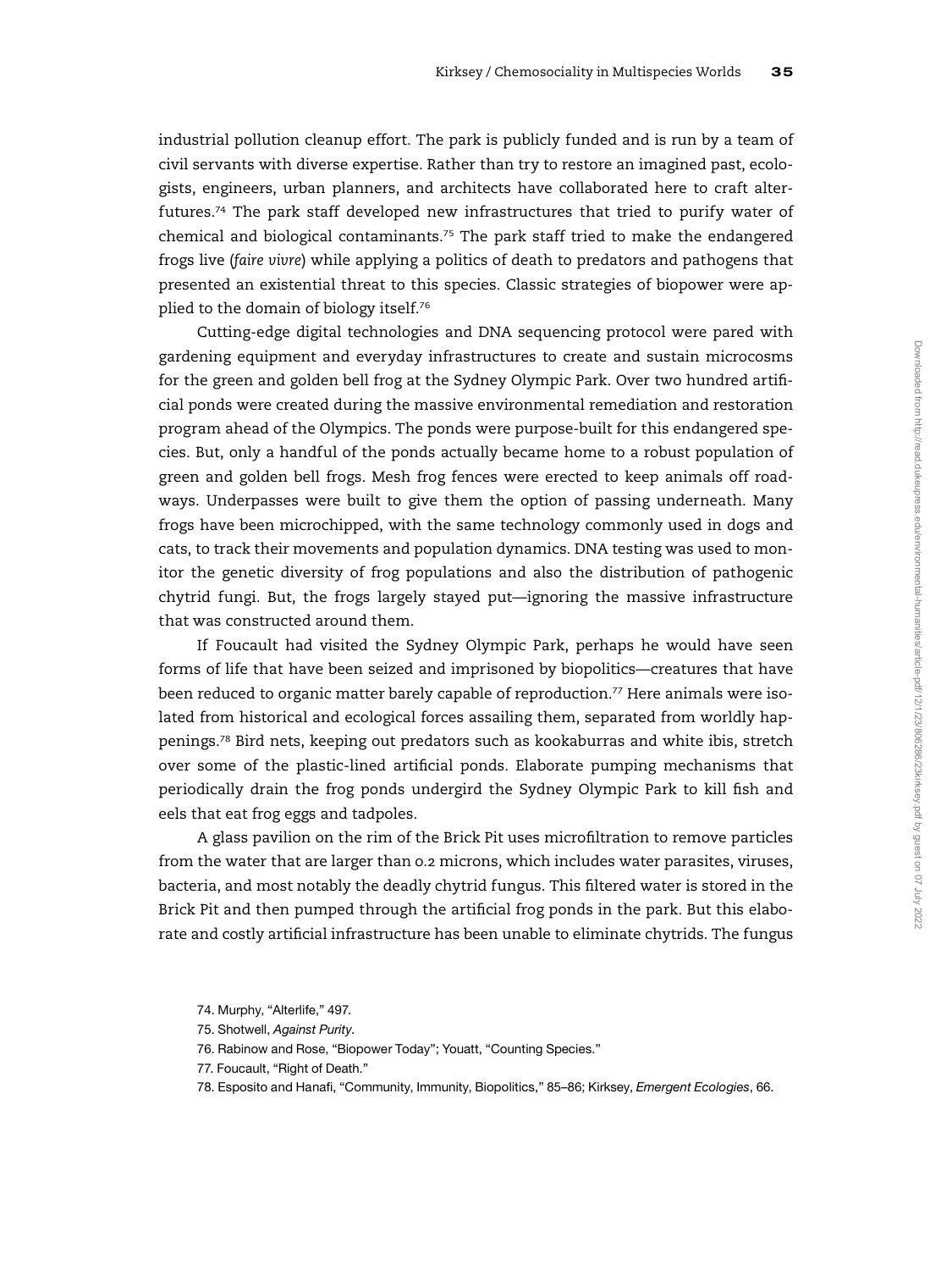

Figure 4. A purpose-built pond for green and golden bell frogs on top of a remediated landfill. Netting keeps out birds and other predators, but the chytrid fungus is still able to get inside this infrastructure of care. The pond needs to be periodically topped up with water since it is leaking into the landfill below. Photograph by Eben Kirksey.

lives on frog skin and reproduces via tiny spores that use a flagella to swim through the water column, much like a human sperm. While chytrids are eliminated from the water supply with the microfiltration system, these tenacious parasites are entering the purified water farther downstream. The spores are able to live in small droplets of water and can move between bodies of water on the toes of birds, human shoes, or on the skin of some frog species that are asymptomatic disease carriers.

Despite ongoing efforts to make endangered frogs live, chytrid fungal infections continued to drive population declines in Sydney Olympic Park. Predators such as birds, fish, and eels continue to eat green and golden bell frogs as well as their eggs and tadpoles, despite best efforts to keep them at bay. Ecologists monitoring the long-term demography of frogs at the park report that they are still at "risk of extinction or rapid and dangerous decline."<sup>79</sup> Ongoing care work is sustaining life for frogs in the Sydney Olympic Park amid continuing processes of chemical decay, material change, and the emergence of new biological diseases. $80$  The technology and infrastructure maintaining these populations are fragile and dependent on people for ongoing maintenance, repair,

80. DeSilvey, Curated Decay, 20.

<sup>79.</sup> Pickett et al., "Six-Year Demographic Study Reveals Threat," 251.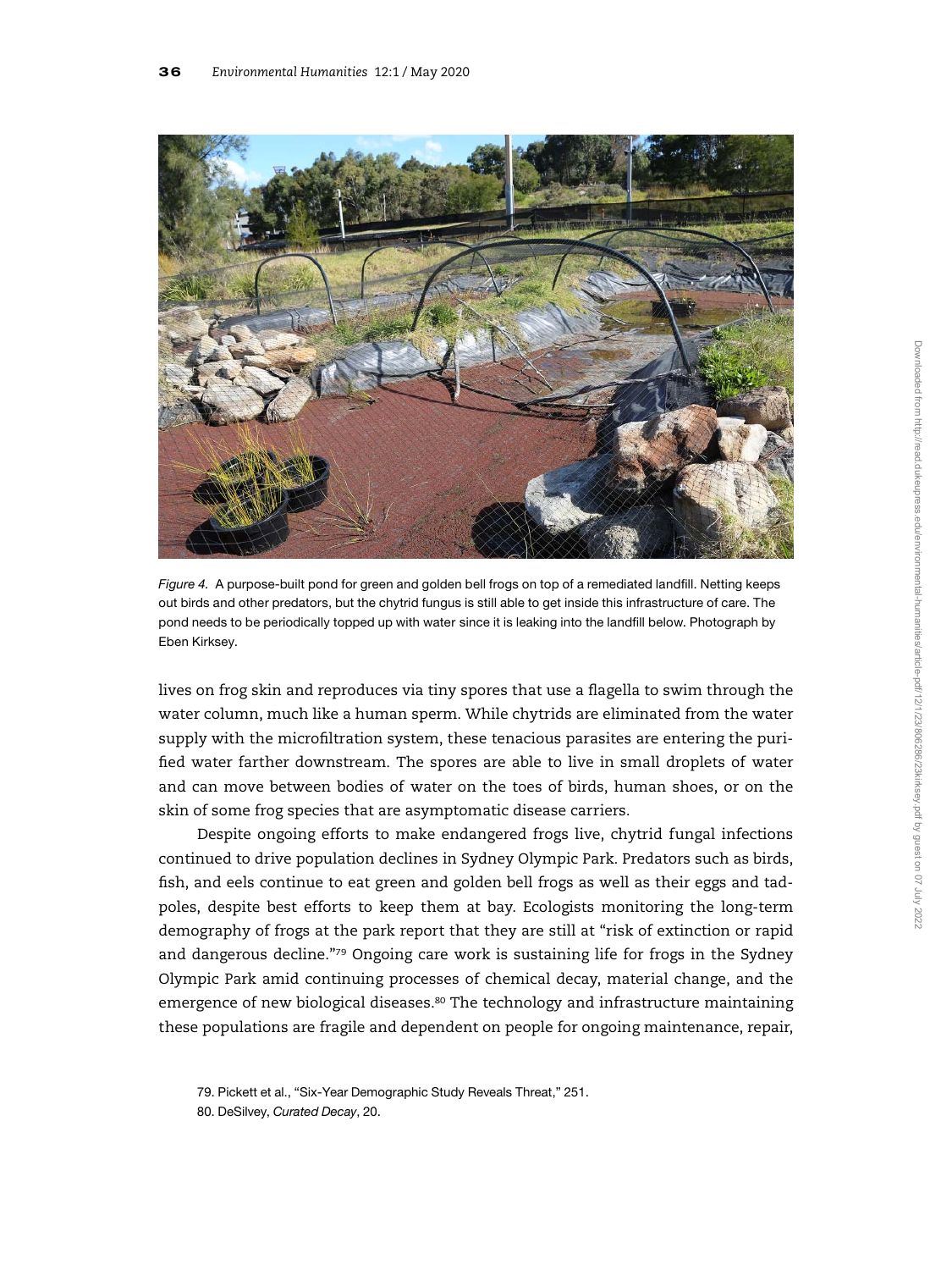and care.<sup>81</sup> Artificial ponds leak as the landfills underneath them settle. Water slowly seeps out into the accumulated waste below.

When water filters through landfills, a liquid called leachate emerges. Another elaborate infrastructure under the Sydney Olympic Park was built to contain runoff and channel the flow of this toxic pollution toward processing facilities. Leachate flows are channeled away from open waterways and toward twenty-six pump pits that were installed during the earthworks preparation for the Olympic Games. Leachate is pumped from these pits into twelve kilometers of pipes that lead to three storage tanks and a central processing facility run by a private contractor called Cleanaway.<sup>82</sup>

Engineering practices and infrastructures designed to contain industrial pollution and waste are unable to completely contain risks. Writing of landfills in Canada, Myra Hird notes that "leachate moves between geological strata . . . between space and time. As it moves, leachate disperses known, unknown, and unknowable entities." She suggests that we address the potential future harm connected to chemical toxins leaking from landfills by bringing "buried and forgotten waste to the surface of our ethical landscape."<sup>83</sup>

Within the broader landscape of Sydney, the leachate treatment infrastructure at the Olympic Park is ethically exemplary—demonstrating an ongoing commitment to responsibility and care. Ian Wright, an outside expert on aquatic insects who has led political campaigns to stop coal companies from dumping heavy metals into waterways, visited the facility with me in February 2018. "Do you know one of the things that really interests me about this being treated?" Wright asked me rhetorically. "Most leachate in Sydney is not treated." While government regulators have tried to force landowners throughout the city to take responsibility for legacy pollution, Wright said that many corporate polluters have taken evasive measures. "Often they will walk away, go bankrupt and change name of the company," he said.

The ethical sensibilities of ecologists, urban planners, and waste management experts came together at the Sydney Olympic Park in the design of infrastructure that aimed to purify the water. $84$  But, lively chemical and biological agents continued to move across porous boundaries. When vibrant populations of green and golden bell frogs began to flourish in the polluted runoff from some of the most toxic sites in the park, the staff did not know how to respond. As their biopolitical strategies for managing populations of endangered frogs showed signs of failing, as biopower ceased to be efficacious, park staff struggled to understand emergent forms of chemopower.<sup>85</sup> The staff struggled to care for a novel chemosocial world.

<sup>81.</sup> Puig de la Bellacasa, Matters of Care; Star, "Ethnography of Infrastructure."

<sup>82.</sup> Sydney Olympic Park Authority, "Fact Sheet-Remediation." January 2014. [www.sopa.nsw.gov.au/-](http://www.sopa.nsw.gov.au/-/media/files/sopa/sopa/publications/fact-sheets/web_fs_remediation_2015.pdf) /media/fi[les/sopa/sopa/publications/fact-sheets/web\\_fs\\_remediation\\_2015.pdf.](http://www.sopa.nsw.gov.au/-/media/files/sopa/sopa/publications/fact-sheets/web_fs_remediation_2015.pdf)

<sup>83.</sup> Hird, "Waste, Landfills," 108.

<sup>84.</sup> Shotwell, Against Purity.

<sup>85.</sup> Rabinow and Rose, "Biopower Today."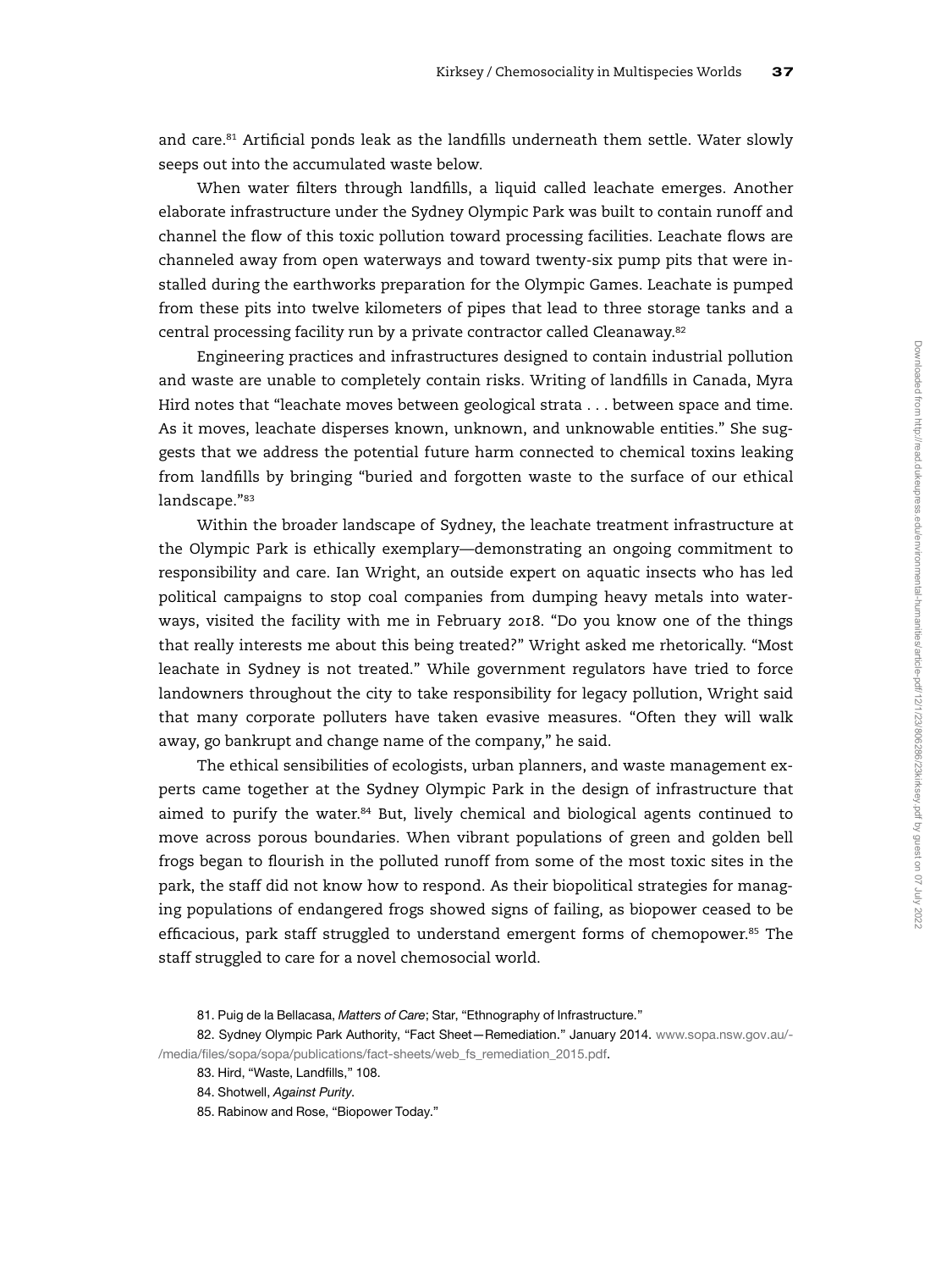# Euphoric Chemosocialities

Thousands of green and golden bell frog tadpoles emerged in a pond of toxic waste shortly after the Sydney Olympic Park Authority opened the new Blaxland Landfill Leachate Treatment facility in August 2013. This facility had not been designed with the well-being of frogs in mind, but instead was planned as a sustainable treatment facility for leachate with low energy use, no chemical use, and no sludge production.<sup>86</sup> After contractors noticed the frogs breeding in their open-air leachate-processing pond, employees of the Sydney Olympic Park collected the resulting tadpoles and transported them to other less-polluted ponds for release. But, even after these tadpoles were relocated, the population of green and golden bell frogs at the leachate treatment facility continued to persist.

If the normal world of the green and golden bell frog was lost with the spread of the pathogenic chytrid fungus, these frogs began finding emergent opportunities for existence and reproduction in sites with hazardous chemical waste.<sup>87</sup> While frogs in the purpose-built ponds elsewhere in the Sydney Olympic Park were barely persisting (in pools that had been carefully isolated from leachate contamination), the frogs in Blaxland were unexpectedly flourishing in an emergent ecosystem structured by legacies of pollution. Frogs began creating social spaces—places for calling in unison, for sex, and for spawning—while living with chemical dependencies.

Since a mind-boggling diversity of contaminants are processed at the Blaxland Landfill Leachate Treatment facility, it is difficult to discern which particular legacy pollutant has enabled the continued life of endangered frogs. The facility was built on a mound of consolidated waste—soil soaked with tar, or polycyclic aromatic hydrocarbons—from Petroleum and Chemical Corporation Australia Ltd. Nearby, in Wilson Park—a grassy field where people regularly play Australian-rules football—a sign renders visible a layered palimpsest of industrial waste. The Petroleum and Chemical Corporation Australia "produced town gas, chemical solvents, and road tar from the cracking of crude oil." The company contaminated "approximately 230,000 tons of soil and groundwater with tar and other hydrocarbon wastes from oil refining operations."

While the Blaxland Landfill Leachate Treatment facility sits atop highly toxic tarsoil, it actually processes liquid runoff from elsewhere: the Blaxland Common Landfill which is capped with clay underground. Above ground is a children's playground and skate park.<sup>88</sup> Underneath the playground lies waste from the Auburn and Hardies Landfills, which received Sydney's garbage from 1960 to 1984. The landfills contain asbestos

<sup>86.</sup> Water and Carbon Group, "Blaxland Landfill Leachate Treatment," [waterandcarbon.com.au/project](http://waterandcarbon.com.au/project/blaxland-landfill-leachate-treatment) /blaxland-landfi[ll-leachate-treatment](http://waterandcarbon.com.au/project/blaxland-landfill-leachate-treatment) (accessed March 12, 2019).

<sup>87.</sup> Murphy, "Alterlife," 497.

<sup>88.</sup> Sydney Olympic Park Authority, "Fact Sheet-Remediation." January 2014. [www.sopa.nsw.gov.au/-](http://www.sopa.nsw.gov.au/-/media/files/sopa/sopa/publications/fact-sheets/web_fs_remediation_2015.pdf) /media/fi[les/sopa/sopa/publications/fact-sheets/web\\_fs\\_remediation\\_2015.pdf.](http://www.sopa.nsw.gov.au/-/media/files/sopa/sopa/publications/fact-sheets/web_fs_remediation_2015.pdf)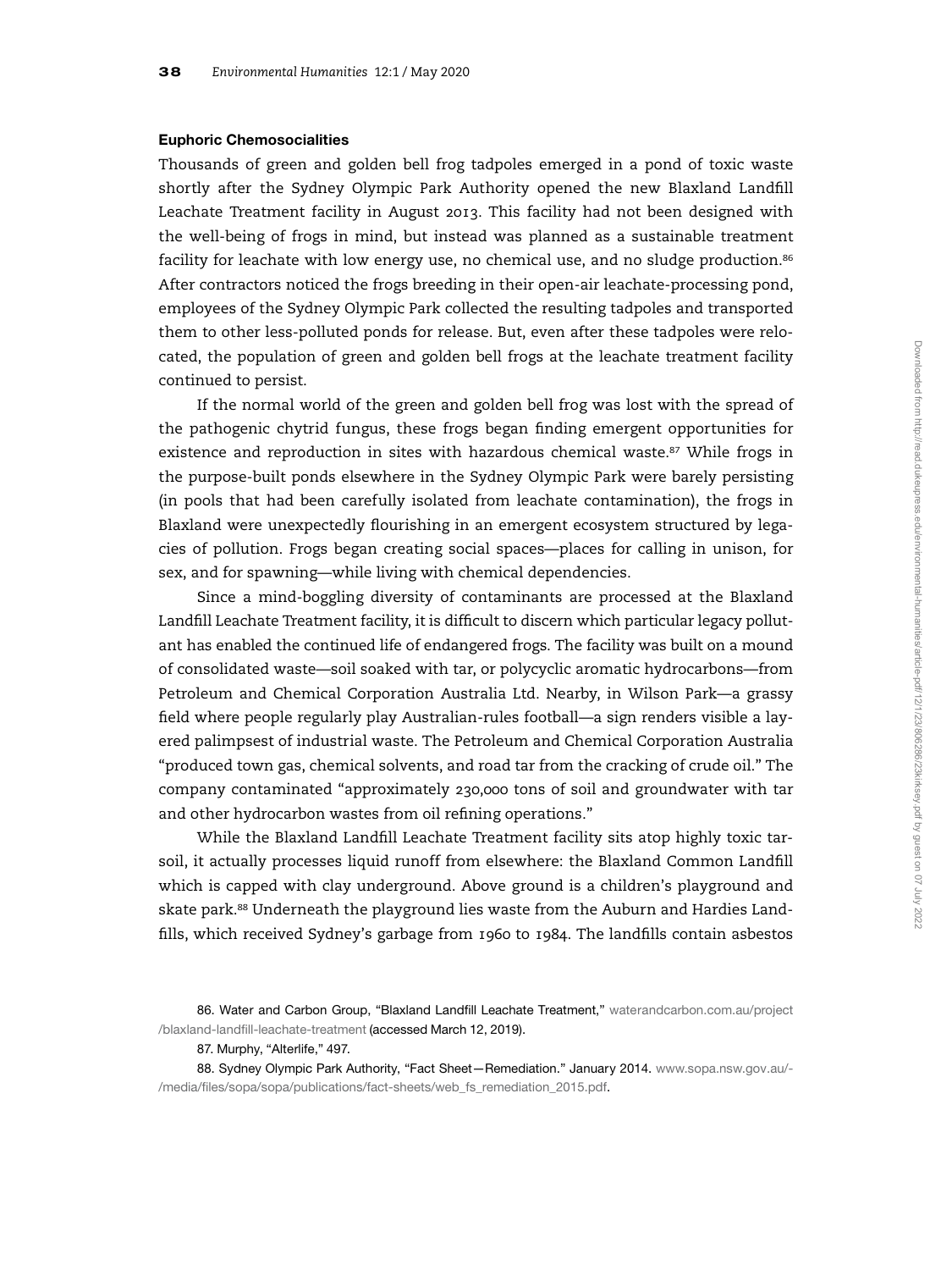

Figures 5 and 6. (Top) Green and golden bell frogs spontaneously emerged in polluted water at the Blaxland Landfill Leachate Treatment facility. (Bottom) Water from nearby landfills is treated here in a series of bioremediation pools. Silverwater Correctional Complex is visible in the background, behind a row of trees and a razor wire fence. Blaxland Riverside Park, on the opposite side of the prison, has a skate park and a playground on top of a remediated landfill. Photographs by Elizabeth Lara and James Nguyen; published with permission from the Sydney Olympic Park Authority.



and demolition materials as well as industrial, commercial, and domestic waste.<sup>89</sup> Closely cropped grass, thick with clover, now covers expansive fields and mounds of slowly decaying garbage. A brochure for the site says: "The Blaxland Common Landfill site covers an area of approximately 20 hectares within the world-class parkland precinct of Sydney Olympic Park. . . . Given the public visibility of the site, the solution's

<sup>89.</sup> The Water and Carbon Group, "SOPA Sustainable Leachate Treatment," [vimeo.com/92696127](http://vimeo.com/92696127) (accessed March 12, 2019).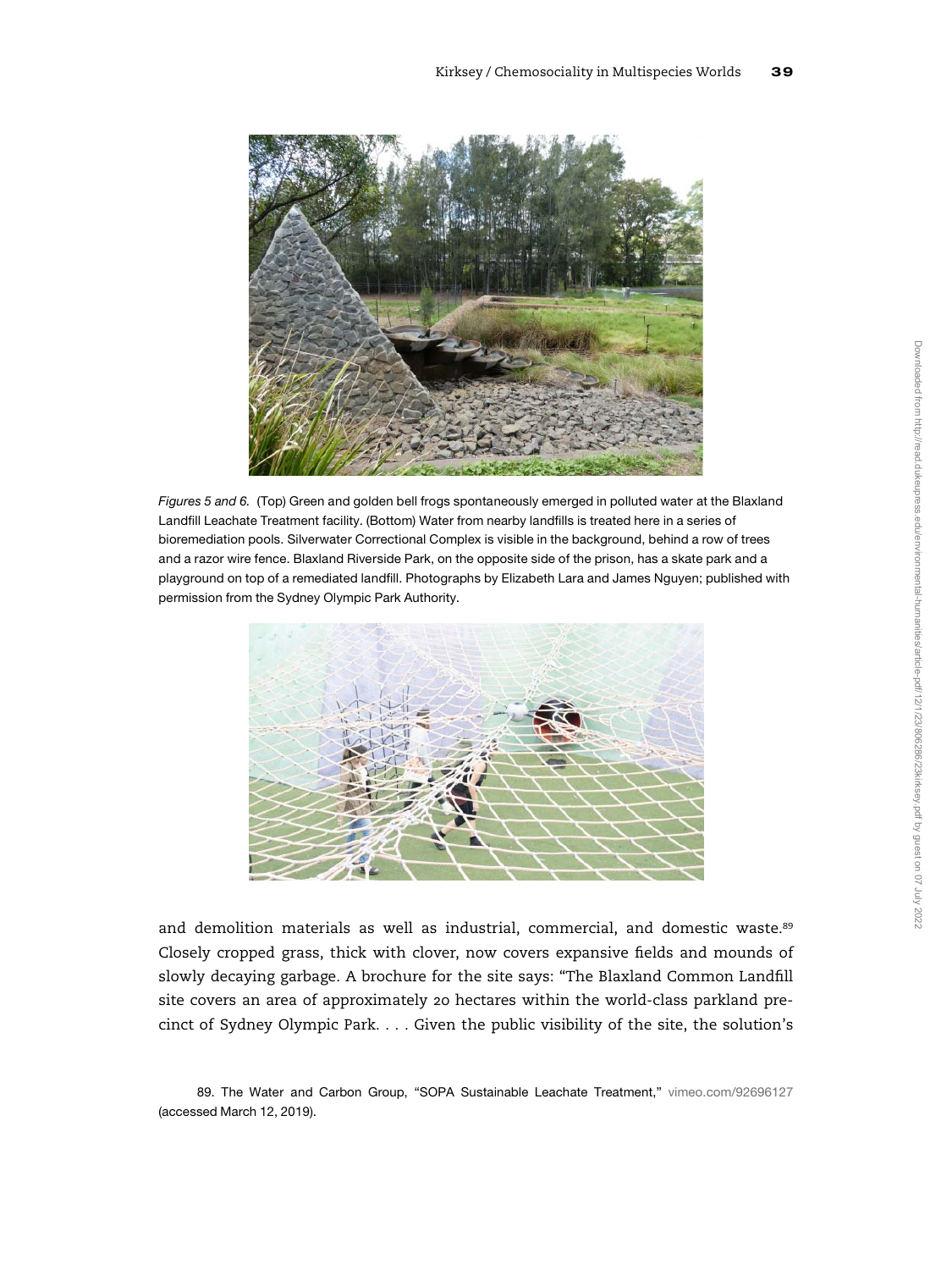aesthetic appeal was critical." This public park and playground is situated between the Newington Armory—where explosives were once stored—and the Silverwater Correctional Complex, which still houses a maximum security prison.<sup>90</sup>

One of the main chemical pollutants treated at Blaxland, ammonia, can be highly toxic to fish, amphibians, and other aquatic animals. Leachate treatment at Blaxland begins in a tank at the top of a small hill, a mound of soil that is contaminated with tar. This tank periodically discharges water from a stone pyramid structure through an aeration cascade—a series of eight teardrop-shaped bowls that channel a slow trickle of water down the slope. From there the leachate flows into raised beds, with gravel and aquatic plants. Sprinklers help water the system and expose the leachate to air. In the gravel beds the aim is to cultivate oxygen-consuming (aerobic) bacteria to catalyze a particular chemical reaction: transforming the ammonia (NH<sub>3</sub>) into nitrate (NO<sub>2</sub>–) and nitrite ( $NO<sub>3</sub>$ –). Microbes that love Nitrogen, or nitrophiles, thrive within the emergent ecological community of this microenvironment. Bacteria such as Nitrobacter and Nitrosomonas can break down ammonia in the presence of oxygen.<sup>91</sup> These microbial communities too might be understood as chemosocial formations. The metabolic processes of microbes, that are thriving in new chemical landscapes, have produced new entangled possibilities of life where one kind of microbe eats the waste of others.<sup>92</sup> Microbial metabolisms have also likely coproduced the conditions of social life for green and golden bell frogs.

Two long and wide trenches, called "free surface wetland" on the Blaxland facility's website, host a separate microbial community that further metabolizes the landfill runoff. The trenches have shallow standing water, only about 10 cm deep. The leachate enters these trenches through white PVC pipes with bright green algal growth around the steady trickle of water. A diversity of marsh plants grows in the trenches. Microbial communities in the roots of these plants are critical to this bioremediation system. The stagnant waters of the lower leachate pools are anaerobic (with no or low oxygen), in contrast to the aerated beds on the hill. Here bacteria transform the nitrate ( $NO<sub>2</sub>$ –) and nitrite (NO<sub>3</sub>–) into nitrogen gas. This dense plant growth also serves as an ideal habitat for amphibians, since it provides cover from predators such as white ibis and laughing kookaburras. It is here, in stagnant water amid aquatic plants, where green and golden bell frogs have been congregating and breeding.

This site claims to be "one of the most innovative leachate treatment solutions in Australia" and the values of hypervisibility, transparency, and sustainability were built into the design.<sup>93</sup> The government agency running the park, the Sydney Olympic Park

<sup>90.</sup> Muir, "Design of a Movement Corridor."

<sup>91.</sup> The Water and Carbon Group, "SOPA Sustainable Leachate Treatment," [vimeo.com/92696127](http://vimeo.com/92696127) (accessed March 12, 2019).

<sup>92.</sup> Hird, Origins of Sociable Life; de Lorenzo, "From the Selfish Gene to Selfish Metabolism"; Landecker, "Antibiotic Resistance and the Biology of History."

<sup>93.</sup> The Water and Carbon Group, "Low Energy Leachate Treatment System: Sydney Olympic Park." 2013. [waterandcarbon.com.au/wp-content/uploads/2017/01/WCG-Case-Study-SOPA.pdf](http://waterandcarbon.com.au/wp-content/uploads/2017/01/WCG-Case-Study-SOPA.pdf).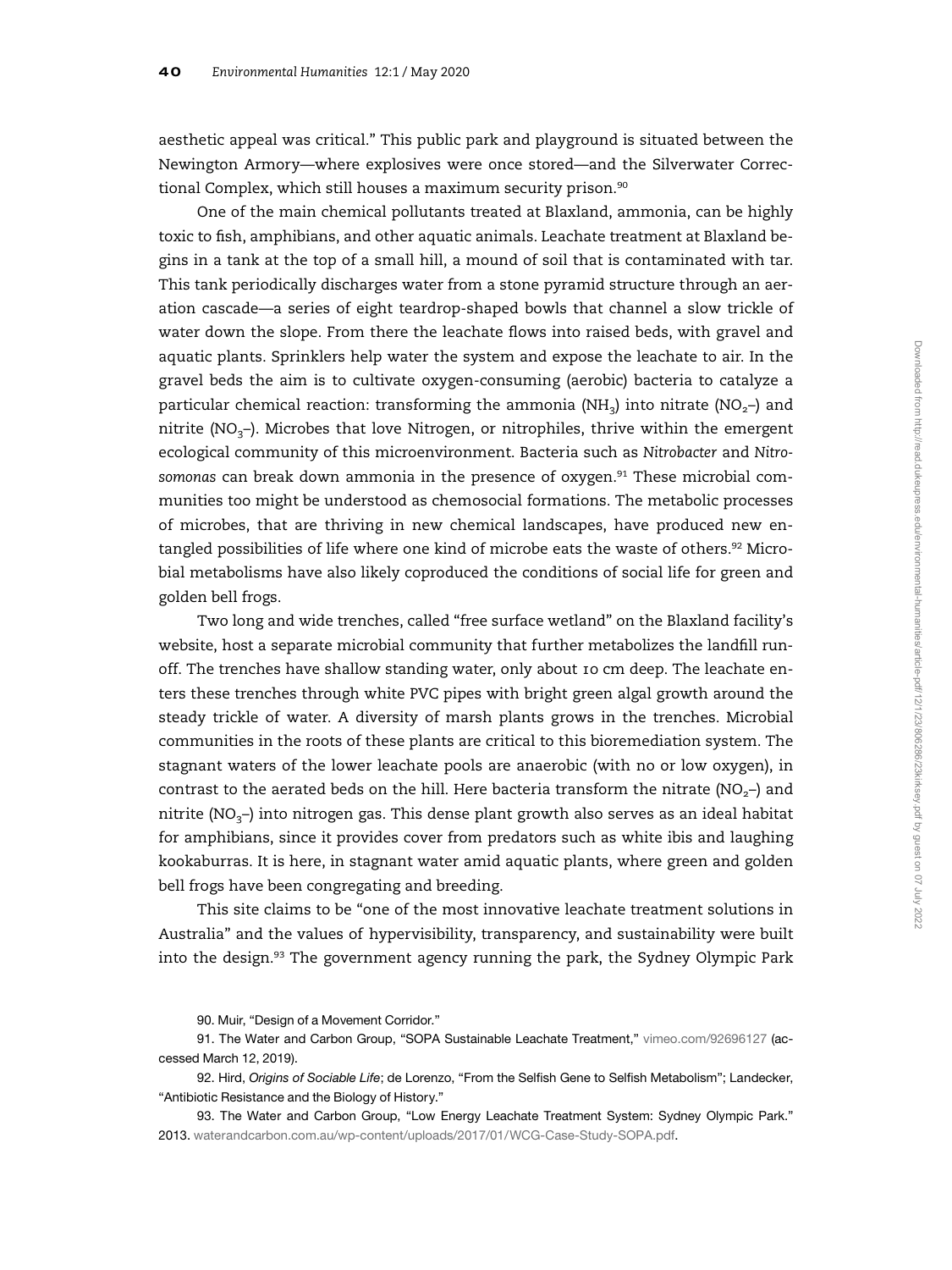Authority (or SOPA), has tried to turn the facility into an example of best practices aimed at ensuring environmental protection and public safety.<sup>94</sup> At other toxic sites Michelle Murphy notes that sensing technologies have been deployed to produce "historically specific terrains of invisibility" or "regimes of imperceptibility,"<sup>95</sup> since toxicological experts know how to tinker with humidity levels, animal models, and device types to support preordained conclusions that are friendly to industrial agendas. While SOPA declined to comment on the methods used to sense pollution at Blaxland, some pollutant monitoring data from this facility are freely available on the Internet. Ammonia is only one among many toxic chemicals that appear in these data. Cobalt, nickel, dioxins, and copper have all been detected in liquid waste at the Blaxland.<sup>96</sup>

While chemical sensing technologies can reinforce the modernist dream of the imminent calculability and knowability of the material world,<sup>97</sup> the data from Blaxland reveal a cloud of epistemological uncertainty with concentrations of various toxic agents fluctuating widely over time. It is difficult to know with assurance which chemicals at Blaxland have the properties of the pharmakon for green and golden bell frogs.<sup>98</sup> One thing is clear: green and golden bell frogs continue to find conditions for life at this leachate processing facility. "Blaxland is booming," said one ecologist during a formal presentation in October 2017 to a group of frog enthusiasts, the Frog and Tadpole Society (FATS). "We have had massive breeding events."

The mass mating of frogs has made amphibians the symbol of unrestrained sexuality in the popular imagination of Europe. Figures of giant batrachian orgies appeared in the writing of George Orwell and in more recent fiction that mixes together scenes of human-frog sex, spawning, and death.<sup>99</sup> Normal modes of sociality and sexuality among green and golden bell frogs, before the chytrid fungus disrupted their world, were actually more subtle and antagonistic than these popular images. In 1979 a PhD student described males calling throughout summer days, and intensely at night, while perched on low mats of emergent vegetation. "Conspecific callers are not tolerated at distances of less than about a meter without vocal challenge."<sup>100</sup> Males attracted females with a call that has been likened "to droning or growling followed by several short grunts."<sup>101</sup> As females approached the calling suitors, the males circled around behind and gripped them in a characteristic embrace called amplexus—holding on, sometimes for days at a

94. Sydney Olympic Park, "Site Remediation." [www.sopa.nsw.gov.au/About-Us/History-and-Heritage](http://www.sopa.nsw.gov.au/About-Us/History-and-Heritage/Site-Remediation) [/Site-Remediation](http://www.sopa.nsw.gov.au/About-Us/History-and-Heritage/Site-Remediation) (accessed March 12, 2019).

95. Murphy, Sick Building Syndrome, 267, 274.

96. Sydney Olympic Park Authority, "Publication Data Blaxland Sustainable Leach Treatment Wetlands," www.sopa.nsw.gov.au/-/media/fi[les/sopa/sopa/publications/environmental-monitoring-data/publication-data-](http://www.sopa.nsw.gov.au/-/media/files/sopa/sopa/publications/environmental-monitoring-data/publication-data--blaxland-sustainable-leachate-treatment-wetlands.xlsx) [-blaxland-sustainable-leachate-treatment-wetlands.xlsx](http://www.sopa.nsw.gov.au/-/media/files/sopa/sopa/publications/environmental-monitoring-data/publication-data--blaxland-sustainable-leachate-treatment-wetlands.xlsx) (accessed March 12, 2019).

97. Shapiro and Kirksey, "Chemo-Ethnography."

98. Stengers, Cosmopolitics I.

99. Sleigh, Frog, 141–42.

100. Humphries, "Dynamics of a Breeding Frog Community," 58.

101. Pyke and White, "Review of the Biology," 573.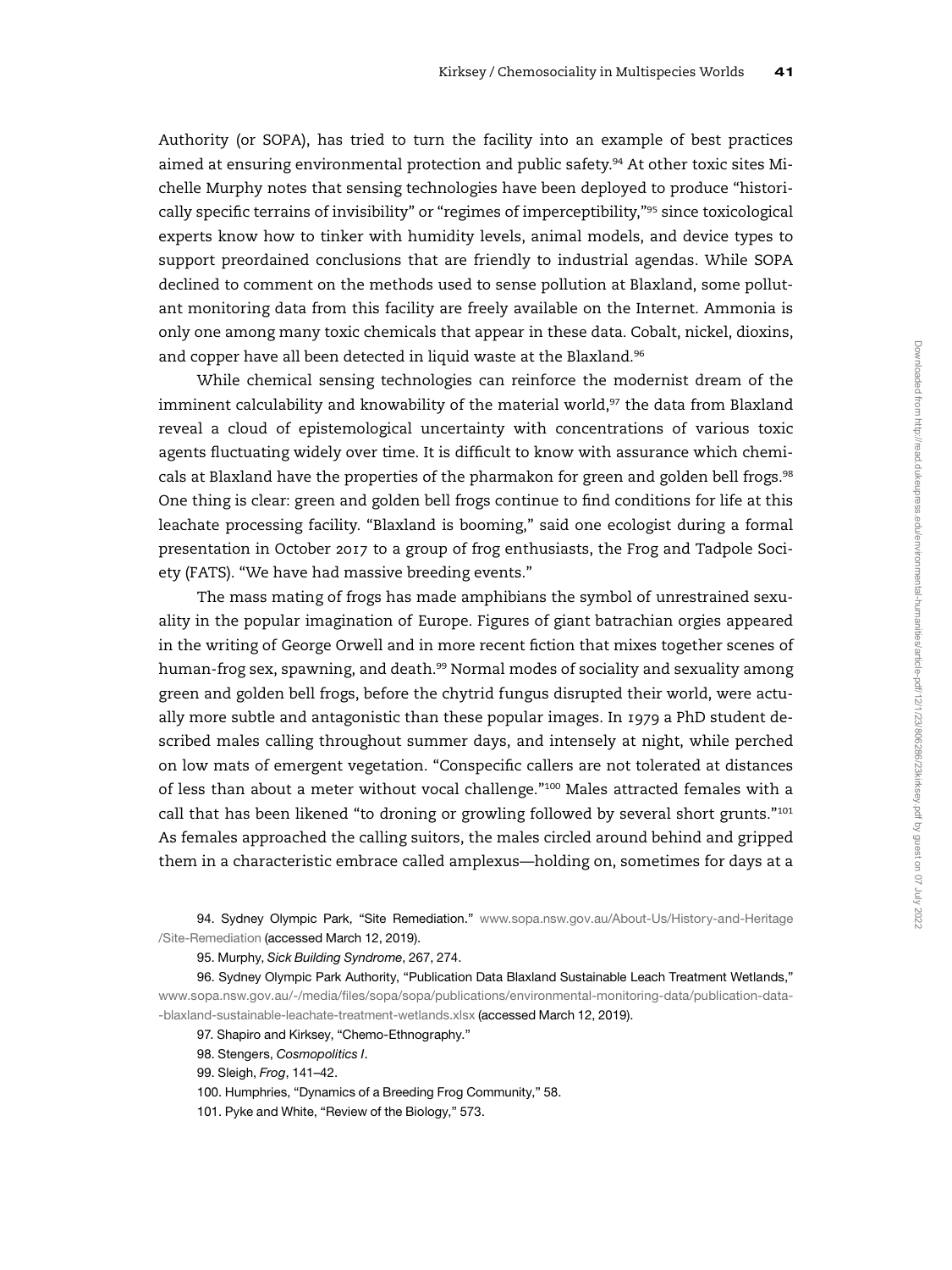time, until the females laid eggs. Male frogs also frequently grasped one another in "homosexual amplexus" in these historic sites that were largely free from industrial pollution.<sup>102</sup>

Queer frogs have emerged elsewhere as a result of exposures to endocrine disrupting toxins. Media hype about sex-changing chemicals in public waterways prompted Eva Hayward to write an essay that asks, "Can we address the impacts of toxic substances on vulnerable people and animals without appealing to society's basest fears about sexual disruption? Can we foster environmental responsibility without invoking anxiety that our most intimate reproductive environments have been infiltrated by an industrial world? Is there a way to re-evaluate ecological resilience—such as the sexchanging response—and meet the future organisms that we are becoming?"<sup>103</sup> Hayward suggests that we might develop better practices for living with toxic pollution in places where new forms of life are emerging, while imagining ways to reconfigure political and economic systems that produce waste affecting everyone, including animals.

At the Blaxland Sustainable Leachate Treatment Facility toxic exposures have not apparently produced queer transformations for green and golden bell frogs. Instead, potentially hazardous chemicals have produced a situation where heterosexual reproduction and presumably also homosexual amplexus takes place as normal. The choruses of green and golden bell frogs that appeared at the Blaxland seem to be like those observed by Humphries in 1979. A strange sense of normality prevails as endangered animals call, grapple, and hold one another in amorous embraces. But this place is haunted by uncanny specters of chemical toxins with indeterminate properties.<sup>104</sup> Mel Chen has described a "toxic sensorium," a set of affective states and phenomenological experiences, that emerges for people diagnosed with heavy-metal poisoning.<sup>105</sup> Mood swings, irritability, depression, fatigue, excitation, difficulty focusing, feeling out of control are part of the intoxication experienced and theorized by Chen.<sup>106</sup> Speculating across the species interface, it seems plausible that green and golden bell frogs may live with a toxic sensorium in Blaxland. Chemosocial bonds may be emerging for some animals with intoxicating chemicals that might be both dangerous and pleasurable. Anne Pollock argues that animals exposed to toxins might sometimes enjoy getting "fucked up" like humans on recreational drugs.<sup>107</sup>

Chemosociality among Blaxland's frogs may or may not be euphoric, in the sense of subjective experiences of excitement, exhilaration, and animation. But, perhaps Blaxland is a site of euphoria for green and golden bell frogs, in the terms of Roberto Esposito and Zakiya Hanafi's biopolitics, where this endangered form of life "is able to

<sup>102.</sup> Humphries, "Dynamics of a Breeding Frog Community," 58.

<sup>103.</sup> Hayward, "Ciliated Sense."

<sup>104.</sup> Stengers, Cosmopolitics I, 29; Hird, "Waste, Landfills."

<sup>105.</sup> Chen, Animacies, 196–97.

<sup>106.</sup> Chen, Animacies, 207.

<sup>107.</sup> Pollock, "Queering Endocrine Disruption," 185.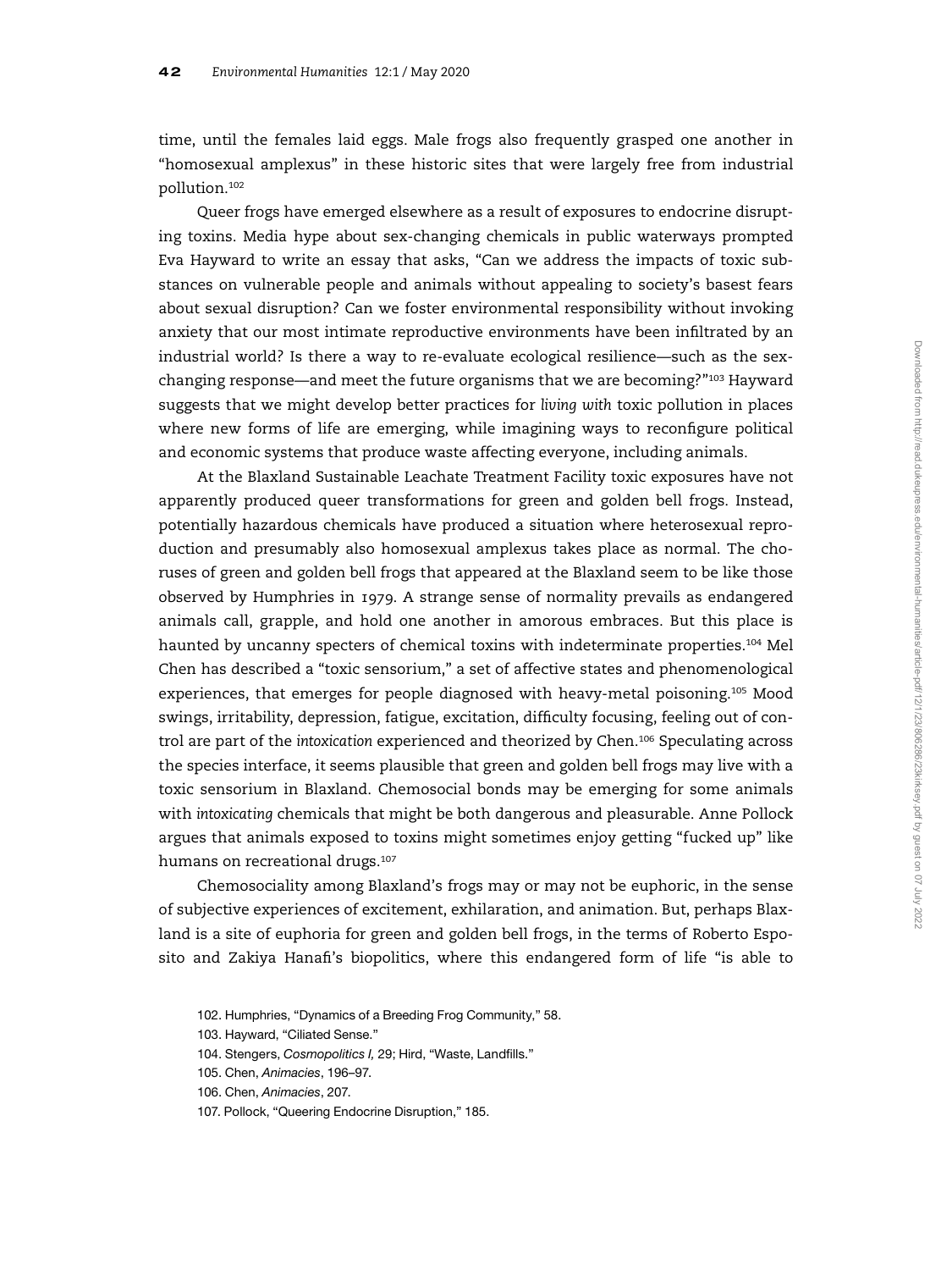reproduce itself without interruption" beyond the historical and ecological conditions impinging on its existence.<sup>108</sup> In the technical terms of Sara Ahmed, perhaps these frogs are full of hap, if not happy, since they are living with the contingency of what happens.<sup>109</sup> In contrast to the designated frog habitat elsewhere in the Sydney Olympic Park, the pools at the leachate treatment facility were not enclosed with netting during my tour. White ibis, known predators of green and golden bell frogs, were lingering around the pools of waste. A laughing kookaburra, sitting nearby on a plastic pipe, was staring intently at the marsh plants, head feathers flat against its head, ready to dive into the polluted water. In contrast to the purpose-built frog ponds elsewhere in Sydney Olympic Park, where threats to frogs were being carefully managed, here endangered forms of life were flourishing amid chemicals with unstable properties and lively dynamics in multispecies worlds.

While green and golden bell frogs were finding opportunities for life in this waste treatment facility, ecologists remained concerned about the long-term consequences of toxic exposures. One researcher told me that frogs from the leachate ponds have a distinct color: lime green. Green and golden bell frogs have been systematically removed from the Blaxland site and enfolded in the infrastructures of care throughout the Sydney Olympic Park. While toxins have produced a chemosocial flourishing, an emergent multispecies world, ecologists speculate that it will be short lived. Conservationists in Sydney Olympic Park are trying to create and sustain conditions for less-toxic interdependent worlds.<sup>110</sup> As park managers take responsibility for "the molecular productions of capitalism in our own pasts and the pasts of our ancestors, as well as into the future,"<sup>111</sup> others are investing in visions of a postindustrial utopia.<sup>112</sup> But, the purity practices of these ecologists—their attempts to separate endangered nature from the toxic products of industrial culture—seem to be failing. Amid ongoing population declines of green and golden bell frogs, the ecologists may be forced to replace strategies of biopower with chemopower.

# Bubbles of Hope

The Sydney Olympic Park is being styled as a "new golden mini city" that will have "45 storey residential towers, and a thriving shopping/cafe precinct" by 2030. With a \$10 billion investment planned, a combination of public and private funds, officials hope to attract 23,500 residents and offer 34,000 jobs.<sup>113</sup> When I visited in February 2018 I stayed in one of the freshly constructed high-rise towers, and found ongoing construction all around. My twenty-third floor AirBnB apartment commanded a view of the Brick Pitt

- 108. Esposito and Hanafi, "Community, Immunity, Biopolitics," 85.
- 109. Ahmed, Promise of Happiness, 45.
- 110. Shotwell, Against Purity, 93.
- 111. Murphy, "Alterlife," 497.
- 112. Harvey, Spaces of Hope, 85.
- 113. Tabakoff, "Olympic Park."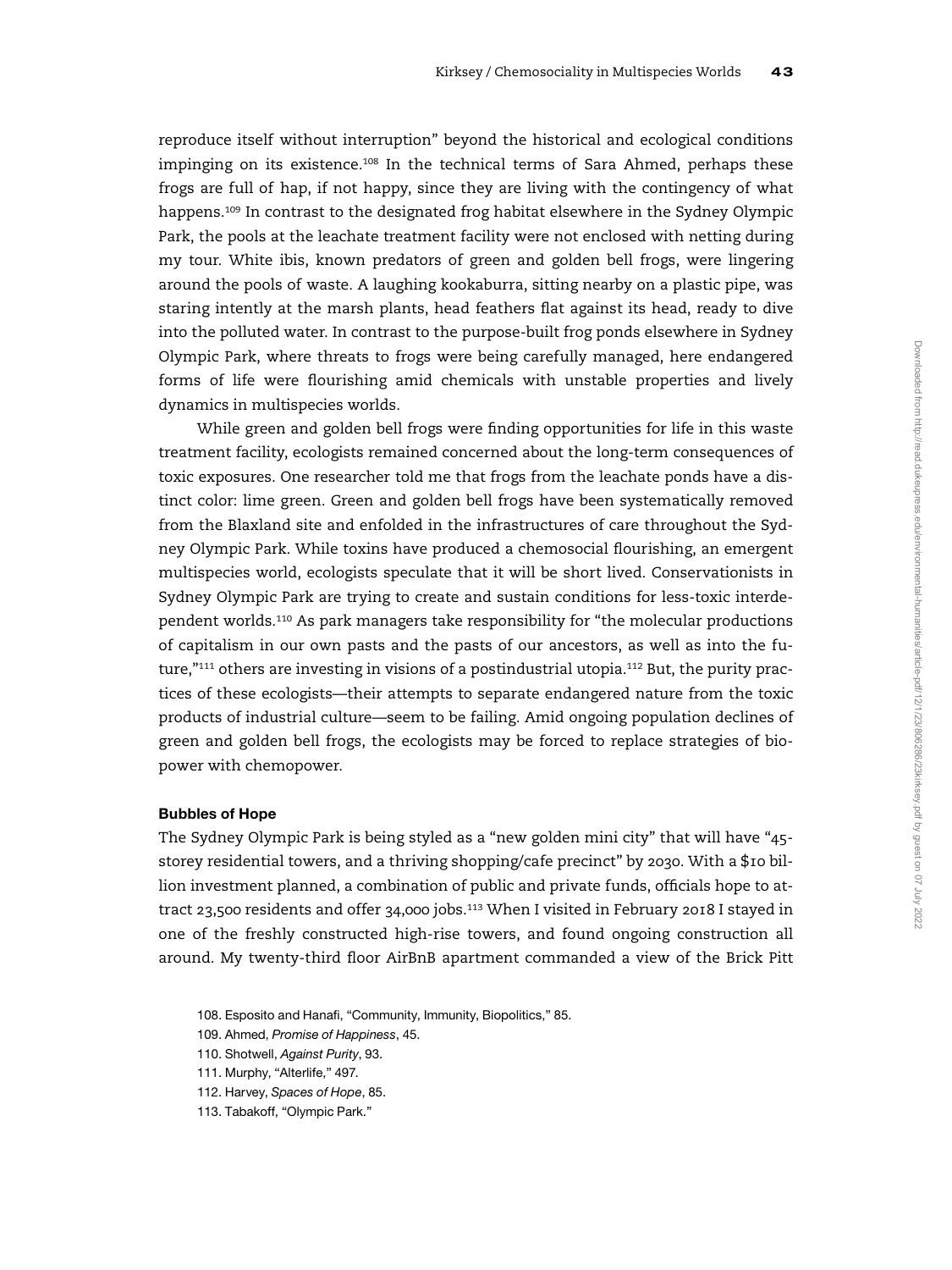and Homebush Bay where a luxury shopping mall and IKEA sat atop the former Union Carbide plant. Fleeting conversations with other high-rise residents revealed that most were cosmopolitan professionals from Asia and the Middle East.

Public signs about legacy pollution dot the landscape of the Sydney Olympic Park, but toxic specters were largely absent from the imagery and discourse prevailing in the high-rise apartment building where I stayed. In the elevator I struck up conversations with a medical student from Hong Kong, an architect from Shenzhen, and a retired couple from Beijing. When asked about the chemical pollution under the playground and near their apartment buildings, most shared modernist dreams about the ability of experts to calculate and contain risks.<sup>114</sup> Proximity to noxious chemicals was not generating chemosocial solidarities, or expectations of a transcendent future with a final solution, but instead hopes for an unchanging present—where risks were mitigated in intimate spaces of domesticity and public spaces of recreation and play.<sup>115</sup> In hallway conversations I found that endangered frogs were also beyond the purview of residents' social worlds.

Many white Australians, who vividly remember twentieth-century controversies about toxic waste disposal in the area, continued to visit the Sydney Olympic Park for work, recreation, and public events such as sporting competitions and concerts. But, few whites were buying real estate despite serious incentives in a high-priced market. Contaminated landscapes were being remade by oblique powers that reinscribed racialized exposures. In a city where memory and privilege continue to be unequally distributed across racial lines some people were finding modest hopes—for their own first apartments or homes—in places that others remembered as a wasteland.<sup>116</sup> The 2011 Australian government census reveals that an overwhelming majority of Sydney Olympic Park residents (78 percent) were born outside Australia. Demographic data reveal a population that is highly educated with employment rates and income levels that are higher than the Australian average. A large proportion of Olympic Park residents, 20 percent, were born in mainland China. A diversity of other nations is also represented in the neighborhood: South Korea, India, Hong Kong, and Iran.<sup>117</sup>

With conservative political parties gaining power during my research, some Australians were experiencing a growing "fear of racialized immigration into the vulnerable national body at a time when its economic sovereignty was in question."<sup>118</sup> Amid xenophobic political campaigns targeting Asians and unskilled migrants, Malcom Turnbull's conservative coalition government announced major changes to immigration laws in April 2017, eliminating a broad class of temporary business and work visas.

117. Australian Bureau of Statistics, "2016 Census QuickStats: Sydney Olympic Park." [quickstats.census](http://quickstats.censusdata.abs.gov.au/census_services/getproduct/census/2016/quickstat/SSC13716) [data.abs.gov.au/census\\_services/getproduct/census/2016/quickstat/SSC13716](http://quickstats.censusdata.abs.gov.au/census_services/getproduct/census/2016/quickstat/SSC13716) (accessed March 12, 2019).

<sup>114.</sup> Shapiro and Kirksey, "Chemo-Ethnography," 488.

<sup>115.</sup> Zee, "Holding Patterns."

<sup>116.</sup> Murphy, "Uncertain Exposures."

<sup>118.</sup> Chen, Animacies, 171.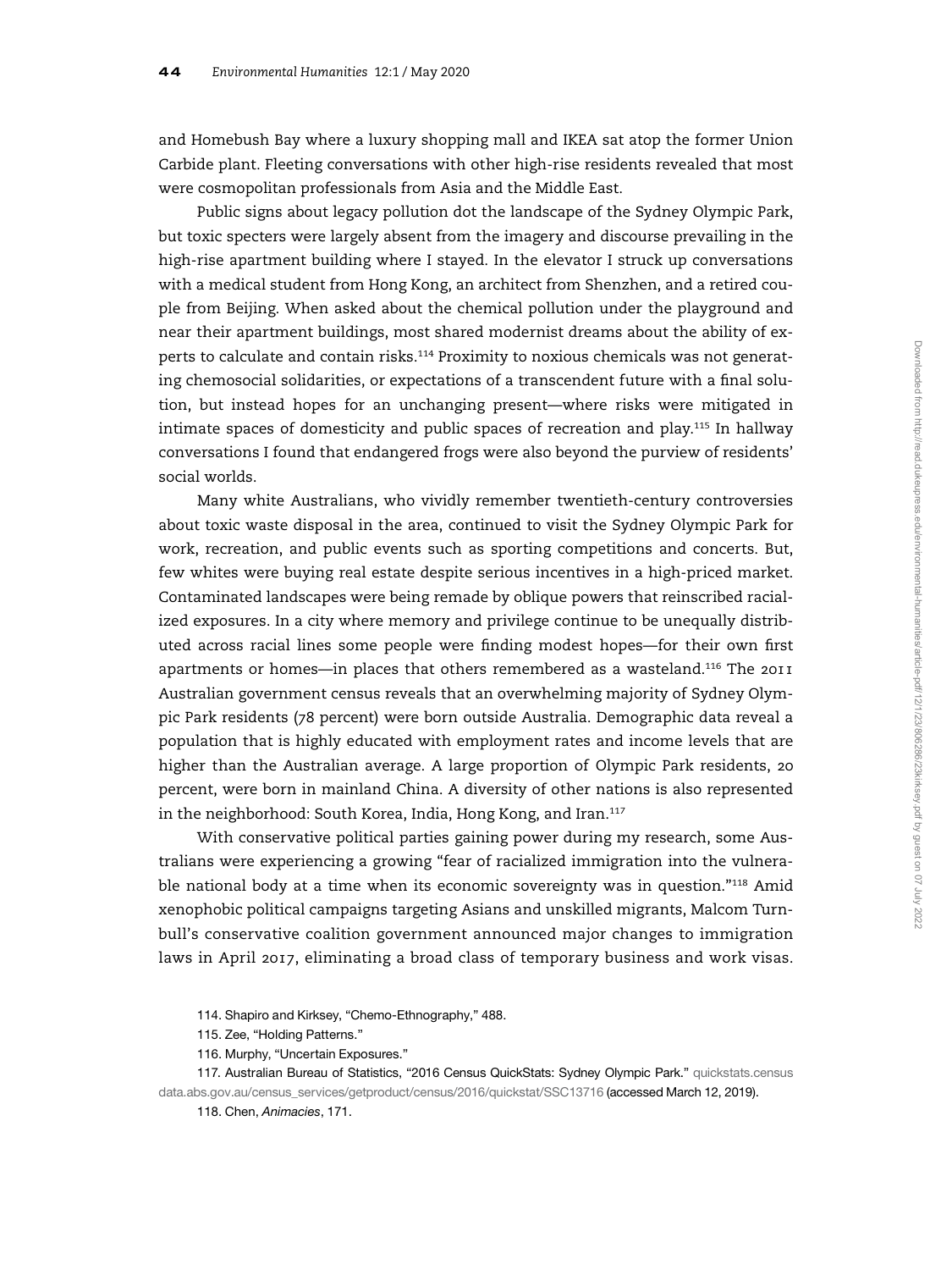Chinese buyers, who spent \$32 billion in Australian real estate investments in 2015–16, began pulling their capital out of potentially toxic assets in Sydney's market.<sup>119</sup>

In parallel a developer called Mirvac announced an initiative in 2017 to build 690 new properties in the Olympic Park. Marketing campaigns targeted first-time buyers who had the opportunity to purchase apartments for \$575,000 to \$749,000 with just a 5 percent deposit.<sup>120</sup> But by early 2018 market analysists labeled the Sydney Olympic Park as a no-go zone for property investors because of the risk of major price falls.<sup>121</sup> The market could not support all of the new properties that were being built. When residents of the upscale Opal Tower apartment building heard loud cracking noises on Christmas eve in 2018, around 3,000 residents were evacuated from the high-rise where I stayed and other buildings nearby, as authorities feared a collapse was imminent.<sup>122</sup> The Opal Tower did not collapse, but the incident marked a clear break from earlier intoxicating dreams about the new golden mini city in the park. In the aftermath of this near disaster, property values fell and lawsuits mounted.<sup>123</sup> Ambivalent hopes about living with chemical and financial toxicity began to emerge for the residents.<sup>124</sup>

David Harvey has described spaces of hope that have emerged at the intersection of anarchic market forces. Ways of life are being continually destroyed by ecological, spatial, and cultural upheavals that open up opportunities for new investments of capital. In the face of these destructive forces, Harvey describes "a political or even utopian longing that desires a simpler, less volatile, more manageable, and secure life."<sup>125</sup> Green and golden bell frogs are persisting amid upheavals—ongoing changes to the landscape that have been wrought by successive waves of capital investment, despoilment, and remediation in Sydney. While these endangered animals do not likely harbor utopian longings and political desires, they nonetheless inhabit spaces of hope constructed by their caregivers and sustained by ongoing investments in protective infrastructures. If the conservationists who care for these frogs lose funding, then future generations of this population might be restricted to abandoned leachate pools.

As the real estate bubble of Sydney deflates, the government-funded care work at the Sydney Olympic Park could cease. Amid unruly market dynamics, the less-toxic interdependent worlds that have been created for frogs and people could disappear.<sup>126</sup> As molecular products of capitalism slowly reverberate through time and space, testing our collective capacity to care, fragile forms of alterlife may persist in the shadows.<sup>127</sup> In

119. Stewart, "Chinese Interest."

- 120. Corderoy, "Sydney Olympic Park."
- 121. Devine, "Parramatta and Olympic Park Area Declared No Go Zones for Investors."
- 122. Noyes, "Sydney Olympic Park."
- 123. Tan, "Maurice Blackburn Walks Away."
- 124. Chen, Animacies, 220–21.
- 125. Harvey, Spaces of Hope, 85.
- 126. Shotwell, Against Purity, 93.
- 127. Nixon, Slow Violence; Murphy, "Alterlife."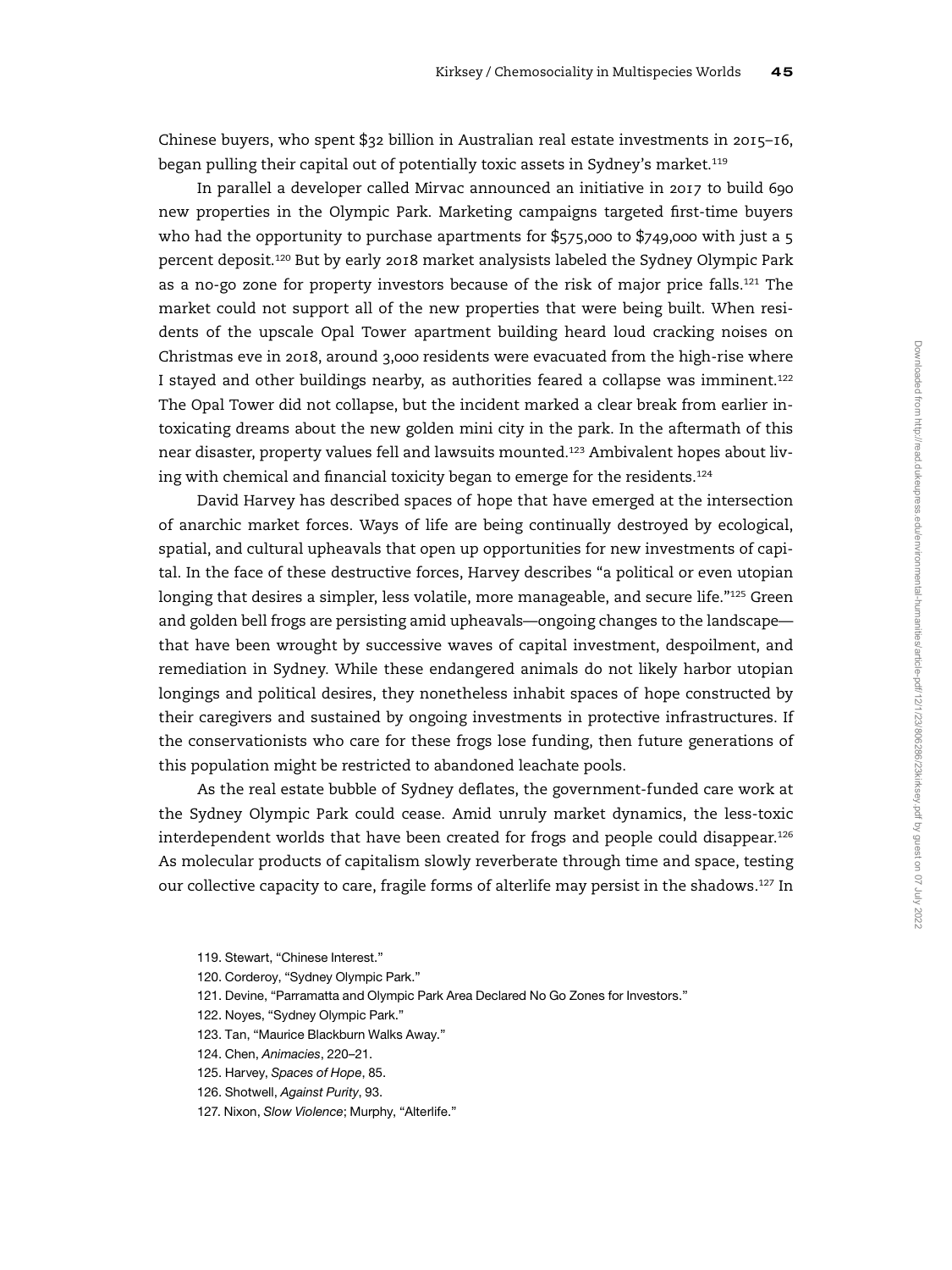blasted landscapes where corporations have a legacy of abdicating responsibility, hopes for precarious ways of life circulate in temporary spaces of immunity where life is protected and threats are negated.<sup>128</sup> Green and golden bell frogs have found a fragile chemosocial bubble—a space where poisons offer the ambivalent cure of the pharmakon.<sup>129</sup>

Chemosocial solidarity is building across divides of class, race, and even species. Recognition of shared experiences of vulnerability is growing as conditions for flourishing become increasingly evanescent. Episodes of life in ephemeral ponds, or in toxic effluent that is deemed unsuitable for a proper existence, reflect the dynamics of temporality and futurity in other milieus. The short-term spaces of survival that have emerged in leachate pools may involve "the present fullness of a becoming whose arc may extend no further," to borrow the language of Eve Kosofsky Sedgwick.<sup>130</sup> As life on earth becomes inescapably entangled with industrial chemicals, novel symbiotic associations and social formations will continue to arise. Caring for these emergent worlds demands improvisation and tact amid shifting contingencies. Embracing the present fullness of altered life and sociality means expecting the unexpected—sustaining lively relationships with responsibility and accountability while remaining open to an unknown future to come.

EBEN KIRKSEY is an associate professor of anthropology at Deakin University in Melbourne, Australia. He has published two books-Freedom in Entangled Worlds (2012) and Emergent Ecologies (2015)—as well as one edited collection, The Multispecies Salon (2014). Princeton's Institute for Advanced Study hosted Kirksey in the 2019–20 academic year, where he completed a book on gene editing, the innovation economy, and social inequality. This book, The Mutant Project, will be released in October 2020.

#### Acknowledgments

I would like to thank the Swamp Gems—namely Elizabeth Lara, Cameron Allan McKean, Kuai Shen, and Zoe Combe—for dwelling and thinking with me in the Sydney Olympic Park. Participants in the Sydney Toxic Tour at 4S in 2018—especially Nicholas Shapiro, Hannah Landecker, James Nguyen, and Janet Laurence—graciously shared their insights related to haunting chemical traces, intoxicated animals, environmental epigenetics, and chemoethnographic methods. Jennifer Mae Hamilton and Astrida Neimanis were generous hosts for a Composting Feminisms walking workshop where I discussed my work in progress. This research was funded by the Australian Research Council's Discovery Early Career Researcher Award (DE140100918) to study "the Amphibian Ark."

#### **References**

Agard-Jones, Vanessa. "Bodies in the System." Small Axe 17, no. 3 (2013): 182–92. Ahmed, Sara. The Promise of Happiness. Durham NC: Duke University Press, 2010. Bateson, Mary Catherine. Peripheral Visions: Learning along the Way. New York: HarperCollins, 1994. Birch, Gavin F., and Stuart E. Taylor. The Contaminant Status of Sydney Harbour Sediments: A Handbook for the Public and Professionals. Sydney: Sydney EEHSG of the Geological Society of Australia, 2004.

- 128. Sloterdijk, Bubbles, 12; Esposito and Hanafi, "Community, Immunity, Biopolitics," 86.
- 129. Derrida, Dissemination; Stengers, Cosmopolitics I, 29.

130. Sedgwick and Frank, Touching Feeling, 149; see also Ensor, "Queer Fallout," 156.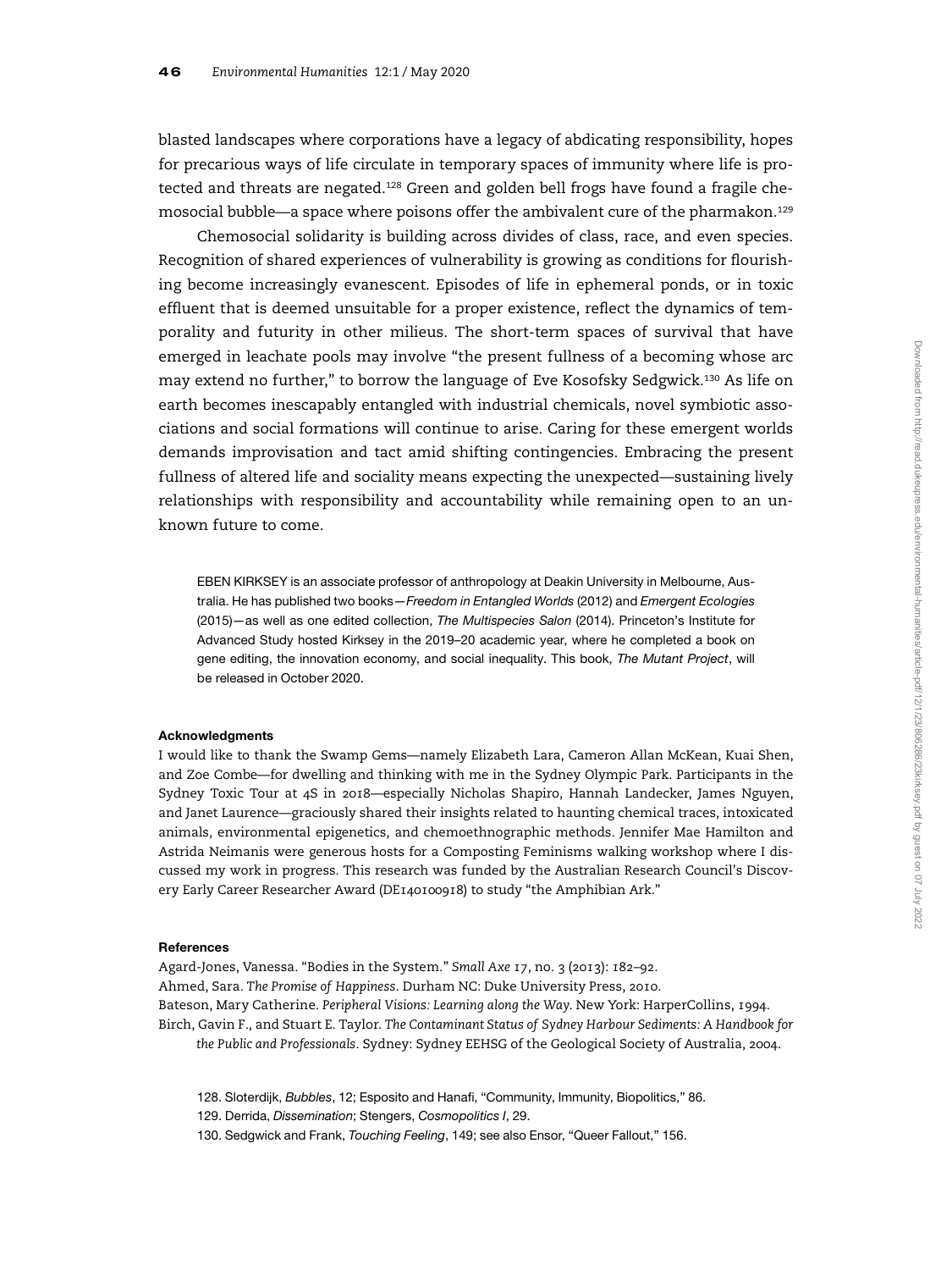- Buchanan, Brett, Jeffrey Bussolini, and Matthew Chrulew. "General Introduction: Philosophical Ethology."Angelaki 19, no. 3 (2014): 1–3. doi.org/10.1080/0969725X.2014.975977.
- Brown, Paul. "The Ratbag of Botany: Activism and Community Participation around Industrial Sites in Southeastern Sydney." In Local Heroes: Australian Crusades from the Environmental Frontline, edited by Kathleen McPhillips, 110–28. Annandale, NSW, Australia: Pluto Press, 2002.
- Candea, Matei. "'I Fell in Love with Carlos the Meerkat': Engagement and Detachment in Human-Animal Relations." American Ethnologist 37, no. 2 (2010): 241–58. doi:10.1111/j.1548–1425.2010.01253.x.
- Carson, Rachel. Silent Spring. Boston: Houghton Mifflin, 1962.
- Chen, Mel Y. Animacies: Biopolitics, Racial Mattering, and Queer Affect. Durham, NC: Duke University Press, 2012.
- Choy, Timothy, and Jerry Zee. "Condition—Suspension." Cultural Anthropology 30, no. 2 (2015): 210–23. doi.org/10.14506/ca30.2.04.
- Clarke, Adele, and Susan Leigh Star. The Social Worlds/Arenas/Discourse Framework as a Theory-Methods Package. Cambridge, MA: MIT Press, 2008.
- Corderoy, Julia. "Sydney Olympic Park: Mirvac's 'Pavilions' Development to Help First Home Buyers." [News.com.au](http://News.com.au), February 28, 2017. www.news.com.au/fi[nance/real-estate/buying/major-apartment](http://www.news.com.au/finance/real-estate/buying/major-apartment-development-to-offer-first-homebuyers-dibs/news-story/1c25072db315a6035eada287106f28a1) -development-to-offer-fi[rst-homebuyers-dibs/news-story/1c25072db315a6035eada287106f28a1](http://www.news.com.au/finance/real-estate/buying/major-apartment-development-to-offer-first-homebuyers-dibs/news-story/1c25072db315a6035eada287106f28a1).
- de Lorenzo, Victor. "From the Selfish Gene to Selfish Metabolism: Revisiting the Central Dogma." Bio-Essays 36, no. 3 (2014): 226–35.
- Department of Environment and Conservation. "Assessment Levels for Soil, Sediment, and Water." Contaminated Sites Management Series, 2010. [www.der.wa.gov.au/images/documents/your](http://www.der.wa.gov.au/images/documents/your-environment/contaminated-sites/guidelines/2009641_-_assessment_levels_for_soil_sediment_and_water_-_web.pdf) [-environment/contaminated-sites/guidelines/2009641\\_-\\_assessment\\_levels\\_for\\_soil\\_sediment\\_](http://www.der.wa.gov.au/images/documents/your-environment/contaminated-sites/guidelines/2009641_-_assessment_levels_for_soil_sediment_and_water_-_web.pdf) [and\\_water\\_-\\_web.pdf.](http://www.der.wa.gov.au/images/documents/your-environment/contaminated-sites/guidelines/2009641_-_assessment_levels_for_soil_sediment_and_water_-_web.pdf)
- Derrida, Jacques. Dissemination. Chicago: Chicago University Press, 1981.
- DeSilvey, Caitlin. Curated Decay. Durham, NC: Duke University Press, 2017.
- Devine, Aidan. "Parramatta and Olympic Park Area Declared No Go Zones for Investors." Daily Telegraph, January 12, 2018.
- Ensor, Sarah. "Queer Fallout: Samuel R. Delany and the Ecology of Cruising." Environmental Humanities 9, no. 1 (2017): 149–66. doi.org/10.1215/22011919–3829172.
- Epstein, Steven. Impure Science: AIDS, Activism, and the Politics of Knowledge. Berkeley: University of California Press, 1996.
- Esposito, Roberto, and Zakiya Hanafi. "Community, Immunity, Biopolitics." Angelaki 18, no. 3 (2013): 83–90. doi:10.1080/0969725X.2013.834666.
- Foucault, Michel. "Right of Death and Power over Life." In The Foucault Reader, edited by Paul Ranibow, 258–72. New York: Pantheon, 1984.
- Franklin, Sarah. Dolly Mixtures: The Remaking of Genealogy. Durham, NC: Duke University Press, 2007.
- Fuller, Thomas. "US Moves to Address Agent Orange Contamination in Vietnam." New York Times, August 9, 2012. [www.nytimes.com/2012/08/10/world/asia/us-moves-to-address-agent-orange](http://www.nytimes.com/2012/08/10/world/asia/us-moves-to-address-agent-orange-contamination-in-vietnam.html) [-contamination-in-vietnam.html](http://www.nytimes.com/2012/08/10/world/asia/us-moves-to-address-agent-orange-contamination-in-vietnam.html).
- Goodall, Heather, and Allison J. Cadzow. Rivers and Resilience: Aboriginal People on Sydney's Georges River. Sydney: UNSW Press, 2009.
- Haraway, Donna J. When Species Meet. Minneapolis: University of Minnesota Press.
- Harvey, David. Spaces of Hope. Berkeley: University of California Press, 2000.
- Hayward, Eva. "Ciliated Sense." In Theorizing Animals: Re-Thinking Humanimal Relations, vol. 11, edited by Nik Taylor and Tania Signal, 255–80. Boston: Brill, 2011.
- Henderson, Linda, Bo Pilgaard, Frank H. Gleason, and Osu Lilje. "Copper (II), Lead (II), and Zinc (II) Reduce Growth and Zoospore Release in Four Zoosporic True Fungi from Soils of NSW, Australia." Fungal Biology 119, no.7 (2015): 648–55. doi.org/10.1016/j.funbio.2015.04.002.
- Hillier, Nancy, Julia Gennissen, Beverley Pickering, and Richard Smolenski. "Our Battle with Hexachlorobenzene: Citizen Perspectives on Toxic Waste in Botany." In "Toxic Risk and Governance: The Case of Hexachlorobenzene," edited by Paul Brown and Suzanne Benn. Special issue, Journal of Environmental Management 90, no. 4 (2009): 1605–12. doi.org/10.1016/j.jenvman.2008.05.015.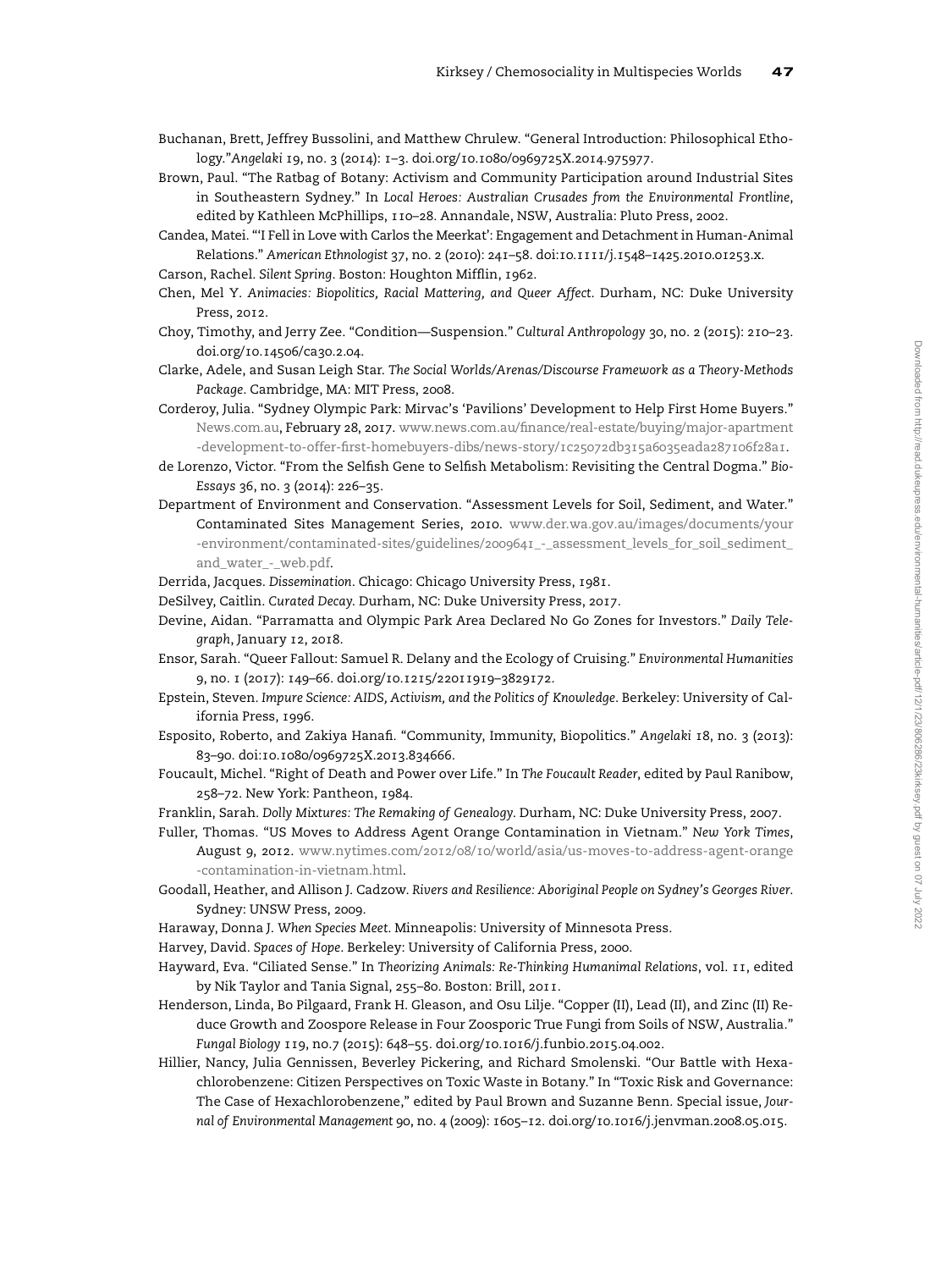- Hird, Myra. The Origins of Sociable Life: Evolution after Science Studies. New York: Palgrave MacMillan, 2009.
- Hird, Myra. "Waste, Landfills, and an Environmental Ethic of Vulnerability." Ethics and the Environment 18, no. 1 (2013): 105–24. doi.org/10.2979/ethicsenviro.18.1.105.
- Humphries, Robert Blair. "Dynamics of a Breeding Frog Community." PhD diss., Australian National University, 1979.
- James, Peggy. "Taking Us for Village Idiots: Two Stories of Ethnicity, Class, and Toxic Waste from Sydney, Australia." In Echoes from the Poisoned Well: Global Memories of Environmental Injustice, edited by Sylvia Hood Washington, Heather Goodall, and Paul C. Rosier, 271–84. Oxford, UK: Lexington Books, 2006.
- Jain, Sarah S. Lochlann. Malignant: How Cancer Becomes Us. Berkeley: University of California Press, 2013.
- Kafer, Alison. Feminist, Queer, Crip. Bloomington: Indiana University Press, 2013.
- Kirksey, Eben. Emergent Ecologies. Durham, NC: Duke University Press, 2015.
- Kirksey, S. Eben, Nicholas Shapiro, and Maria Brodine. "Hope in Blasted Landscapes." Social Science Information 52, no. 2 (2013): 29–63. doi.org/10.1177/0539018413479468.
- Landecker, Hannah. "Antibiotic Resistance and the Biology of History." Body and Society 22, no. 4 (2016): 19–52. doi.org/10.1177/1357034X14561341.
- Muir, Glenn. "Design of a Movement Corridor for the Green and Golden Bell Frog Litoria aurea at Sydney Olympic Park." Australian Zoologist 34, no. 3 (2008): 297–302. doi.org/10.7882/AZ.2008.007.
- Murphy, Michelle. "Alterlife and Decolonial Chemical Relations." Cultural Anthropology 32, no. 4 (2017): 494–503. doi.org/10.14506/ca32.4.02.
- Murphy, Michelle. Sick Building Syndrome and the Problem of Uncertainty: Environmental Politics, Technoscience, and Women Workers. Durham, NC: Duke University Press, 2006.
- Murphy, Michelle. "Uncertain Exposures and the Privilege of Imperception: Activist Scientists and Race at the US Environmental Protection Agency." Osiris 19 (2004): 266–82.
- Nelson, Alondra. The Social Life of DNA: Race, Reparations, and Reconciliation after the Genome. Boston: Beacon Press, 2016.
- Nixon, Rob. Slow Violence and the Environmentalism of the Poor. Cambridge, MA: Harvard University Press, 2011.
- Noyes, Jenny. "Sydney Olympic Park: Opal Tower Residents Evacuated after Concerns Building May Collapse." Sydney Morning Herald, December 24, 2018. [www.smh.com.au/national/nsw/opal](http://www.smh.com.au/national/nsw/opal-tower-residents-evacuated-after-concerns-building-may-collapse-20181224p50o4b.html) [-tower-residents-evacuated-after-concerns-building-may-collapse-20181224](http://www.smh.com.au/national/nsw/opal-tower-residents-evacuated-after-concerns-building-may-collapse-20181224p50o4b.html)–p50o4b.html., 2011.
- Penman, Trent D., G. Muir, E. Magarey, and E. Burns. "Impact of a Chytrid-Related Mortality Event on a Population of the Green and Golden Bell Frog Litoria aurea." Australian Zoologist 34, no. 3 (2008): 314–18. doi.org/10.7882/AZ.2008.009.
- Petryna, Adriana. 2002. Life Exposed: Biological Citizens after Chernobyl. Princeton, NJ: Princeton University Press.
- Pickett, Evan John, Michelle Pirrie Stockwell, Deborah Sheena Bower, Carla Jean Pollard, James Ian Garnham, John Clulow, and Michael Joseph Mahony. "Six-Year Demographic Study Reveals Threat of Stochastic Extinction for Remnant Populations of a Threatened Amphibian." Austral Ecology 39, no. 2 (2014): 244–53. doi.org/10.1111/aec.12080.
- Plumwood, Val. "Shadow Places and the Politics of Dwelling." Australian Humanities Review 44 (2008): 139–50. [australianhumanitiesreview.org/2008/03/01/shadow-places-and-the-politics-of-dwelling/.](http://australianhumanitiesreview.org/2008/03/01/shadow-places-and-the-politics-of-dwelling/)
- Pollock, Anne. "Queering Endocrine Disruption." In Object Oriented Feminism, edited by Katherine Behar. Minneapolis: University of Minnesota Press, 2016.
- Povinelli, Elizabeth. Geontologies: A Requiem to Late Liberalism. Durham, NC: Duke University Press, 2016.
- Puig de la Bellacasa, Maria. Matters of Care: Speculative Ethics in More than Human Worlds. Minneapolis: University of Minnesota Press, 2016.
- Pratt, Mary Louise. Imperial Eyes: Travel Writing and Transculturation. London: Routledge, 1992.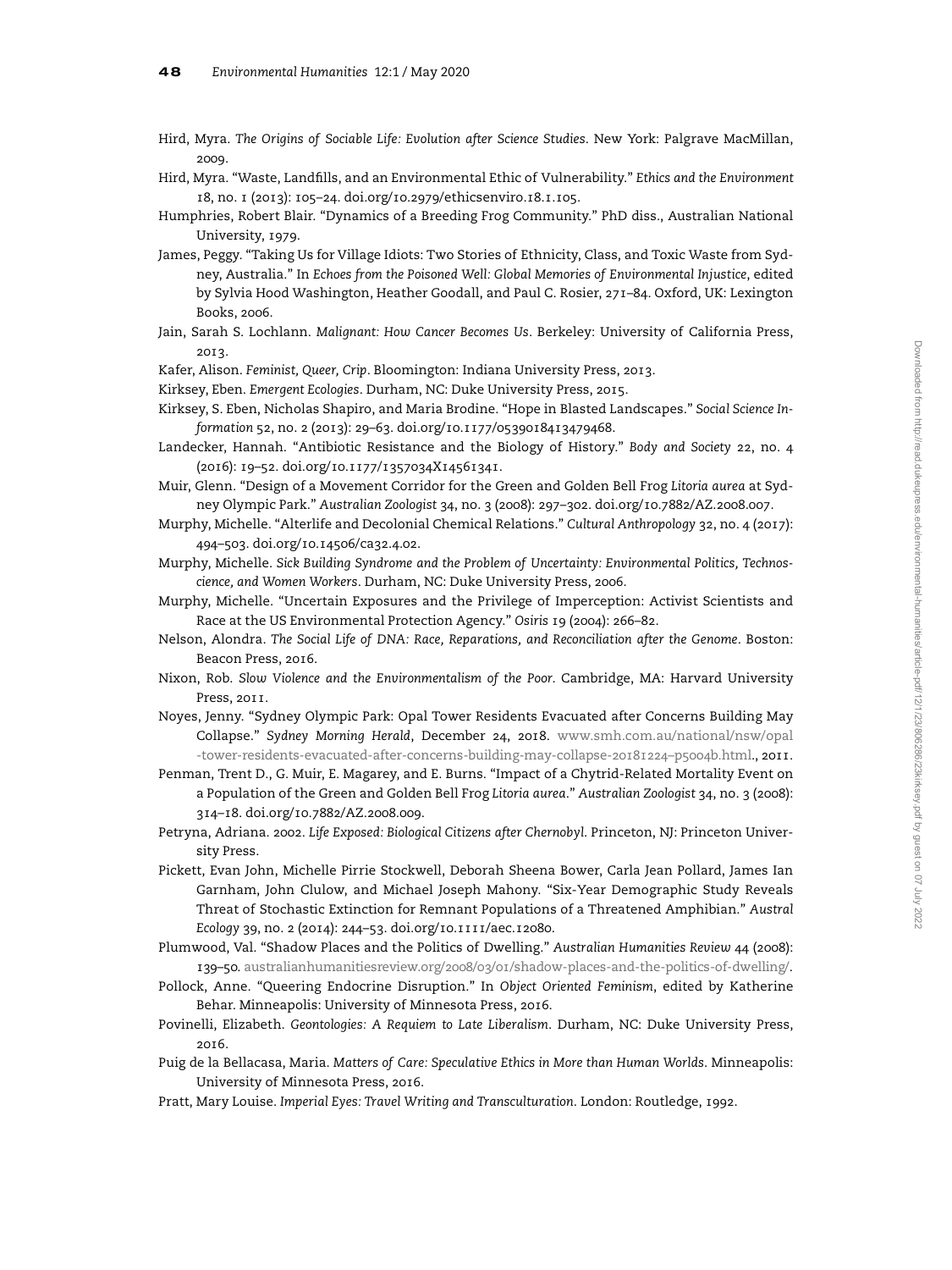- Pyke, Graham, and Arthur White. "A Review of the Biology of the Green and Golden Bell Frog Litoria aurea." Australian Zoologist 31, no. 4 (2001): 563–98. doi.org/10.7882/AZ.2001.003.
- Rabinow, Paul. Making PCR: A Story of Biotechnology. Chicago: University of Chicago Press, 1996.

Rabinow, Paul, and Nikolas Rose. "Biopower Today." BioSocieties 1, no. 2 (2006): 195–217.

- Roberts, Jody A. "Reflections of an Unrepentant Plastiphobe: Plasticity and the STS Life." Science as Culture 19, no. 1 (2010): 101–20. doi:10.1080/09505430903557916.
- Rose, Nikolas. The Politics of Life Itself: Biomedicine, Power, and Subjectivity in the Twenty-First Century. Princeton, NJ: Princeton University Press, 2009.
- Rose, Deborah Bird. Wild Dog Dreaming: Love and Extinction. Charlottesville: University of Virginia Press, 2011.
- Sedgwick, Eve Kosofsky. Touching Feeling: Affect, Pedagogy, Performativity. Durham, NC: Duke University Press, 2003.
- Shapiro, Nicholas. "Attuning to the Chemosphere: Domestic Formaldehyde, Bodily Reasoning, and the Chemical Sublime." Cultural Anthropology 30, no. 3 (2015): 368–93. doi.org/10.14506/ca30.3.02.
- Shapiro, Nicholas, and Eben Kirksey. "Chemo-Ethnography: An Introduction." Cultural Anthropology 32, no. 4 (2017): 481–93.
- Shotwell, Alexis. Against Purity: Living Ethically in Compromised Times. Minneapolis: University of Minnesota Press, 2016.
- Sleigh, Charlotte. Frog. London: Reaktion, 2012.
- Sloterdijk, Peter. Bubbles: Microspherology. Los Angeles: Semiotext(e), 2011.
- Song, Hoon. Pigeon Trouble: Bestiary Biopolitics in a Deindustrialized America. Philadelphia: University of Pennsylvania Press, 2010.
- Star, Susan Leigh. "The Ethnography of Infrastructure." American Behavioral Scientist 43, no. 3 (1999): 277–391. doi.org/10.1177/00027649921955326.
- Stengers, Isabelle. Cosmopolitics I. Minneapolis: University of Minnesota Press, 2010.
- Stewart, Emily. "Chinese Interest in Australian Property Cools as Tougher Regulations Bite." ABC News, August 31, 2017. www.abc.net.au/news/2017–08–[31/chinese-property-investment-starts](http://www.abc.net.au/news/20170831/chinese-property-investment-starts-to-cool/8858866) [-to-cool/8858866.](http://www.abc.net.au/news/20170831/chinese-property-investment-starts-to-cool/8858866)
- Stockwell, Michelle. "Impact and Mitigation of the Emerging Infectious Disease Chytridiomycosis on the Green and Golden Bell Frog." PhD diss., University of Newcastle, 2011.
- Stuart, Simon N., Janice S. Chanson, Neil A. Cox, Bruce E. Young, Ana S. L. Rodrigues, Debra L. Fischman, and Robert W. Waller. "Status and Trends of Amphibian Declines and Extinctions Worldwide." Science 306, no. 5702 (2004): 1783–86. doi:10.1126/science.1103538.
- Suh, Jeong-Yul, G. F. Birch, and K. Hughes. "Hydrochemistry in Reclaimed Lands of the 2000 Olympic Games Site, Sydney, Australia." Journal of Coastal Research 20, no. 3 (2004): 709–21. doi.org/ 10.2112/1551-5036(2004)20[709:HIRLOT]2.0.CO;2.
- Suh, J-Y., G. F. Birch, K. Hughes, and C. Matthai. "Spatial Distribution and Source of Heavy Metals in Reclaimed Lands of Homebush Bay: The Venue of the 2000 Olympic Games, Sydney, New South Wales." Australian Journal of Earth Sciences 51, no. 1 (2004): 53–67.
- Tabakoff, Nick. 2016. "Olympic Park: Sydney's Newest City." Daily Telegraph, October 10, 2016. [www](http://www.dailytelegraph.com.au/news/nsw/project-sydney-olympic-park-will-be-our-new-golden-minicity/news-story/c75421d7cb36b8f6af09a907a5f1c4c9) [.dailytelegraph.com.au/news/nsw/project-sydney-olympic-park-will-be-our-new-golden-minicity](http://www.dailytelegraph.com.au/news/nsw/project-sydney-olympic-park-will-be-our-new-golden-minicity/news-story/c75421d7cb36b8f6af09a907a5f1c4c9) [/news-story/c75421d7cb36b8f6af09a907a5f1c4c9.](http://www.dailytelegraph.com.au/news/nsw/project-sydney-olympic-park-will-be-our-new-golden-minicity/news-story/c75421d7cb36b8f6af09a907a5f1c4c9)
- Tan, Su-Lin. 2019. "Maurice Blackburn Walks Away from Opal Tower Class Action." Australian Financial Review, February 5, 2019. [www.afr.com/real-estate/maurice-blackburn-walks-away-from](http://www.afr.com/real-estate/maurice-blackburn-walks-away-from-opal-tower-class-action-20190205h1avuq) [-opal-tower-class-action-20190205](http://www.afr.com/real-estate/maurice-blackburn-walks-away-from-opal-tower-class-action-20190205h1avuq)–h1avuq.
- Threlfall, Caragh G. "Do Green and Golden Bell Frogs (Litoria aurea) Occupy Habitats with Fungicidal Properties?" Honours Thesis, University of Wollongong, 2006.
- Threlfall, C., D. Jolley, N. Evershed, R. Goldingay, and W. Buttemer. "Do Green and Golden Bell Frogs Litoria aurea Occupy Habitats with Fungicidal Properties?" Australian Zoologist 34, no.3 (2008): 350–60. doi.org/10.7882/AZ.2008.012.